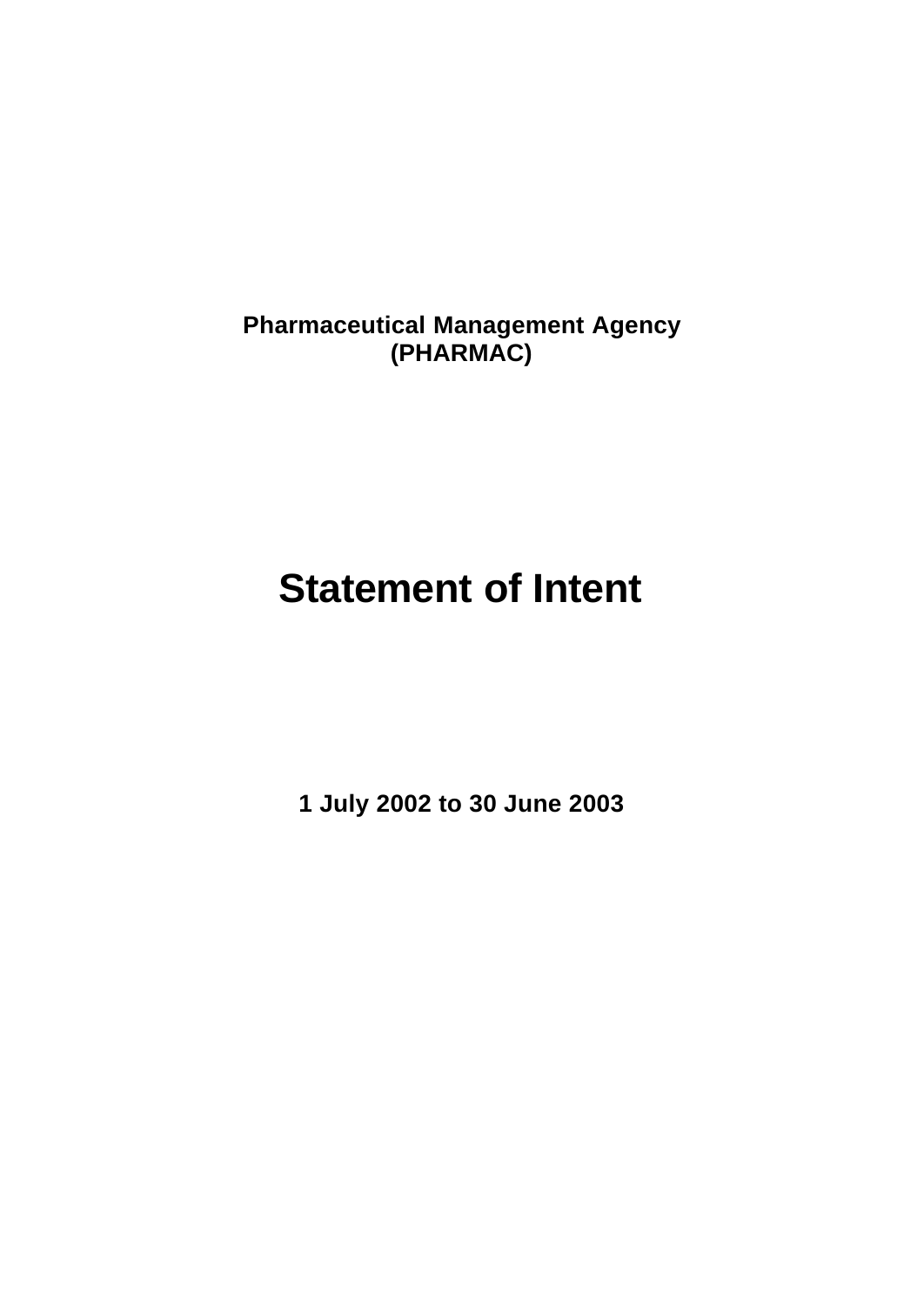|  |  | <b>TABLE OF CONTENTS</b> |
|--|--|--------------------------|
|--|--|--------------------------|

| PART <sub>1</sub> | <b>PHARMAC'S OBJECTIVES AND STRATEGIC PRIORITIES</b>                                                                                                                                                                                                                                      | 4                                                      |
|-------------------|-------------------------------------------------------------------------------------------------------------------------------------------------------------------------------------------------------------------------------------------------------------------------------------------|--------------------------------------------------------|
|                   | <b>PHARMAC'S Statutory Functions</b><br><b>Strategic Priorities</b><br>PHARMAC's Contribution to the Health Sector<br>Role of the Minister on behalf of the Crown<br>Board of PHARMAC on behalf of PHARMAC<br><b>Ownership Performance</b>                                                | 4<br>$\overline{4}$<br>8<br>9<br>10<br>10 <sup>1</sup> |
| <b>PART 2</b>     | <b>STATEMENT OF PLANNED PERFORMANCE</b>                                                                                                                                                                                                                                                   | 13                                                     |
|                   | Part A Purchase Objectives - Output: Management of Pharmaceutical<br>Expenditure<br>Activity One: Management of Community Pharmaceutical Expenditure<br>Activity Two: Management of Hospital Pharmaceutical Purchasing<br>Activity Three: Promotion of Responsible Use of Pharmaceuticals | 13<br>13<br>17<br>18                                   |
|                   | Part B Ownership Performance                                                                                                                                                                                                                                                              | 20                                                     |
| <b>PART 3</b>     | <b>FINANCIAL AND OWNERSHIP INFORMATION</b>                                                                                                                                                                                                                                                | 21                                                     |
|                   | Part A Statement of Accounting Policies<br><b>Reporting Entity</b><br><b>Measurement System</b><br><b>Accounting Policies</b>                                                                                                                                                             | 21<br>21<br>21<br>21                                   |
| Part B            | <b>Financial Statements</b><br>Projected Statement of Financial Performance<br>Projected Statement of Financial Position<br><b>Projected Cash Flow Statement</b><br>Projected Movement in Equity<br>Reconciliation of Net Surplus to Cash Flow from Operating Activities                  | 23<br>23<br>24<br>24<br>25<br>25                       |
| PART <sub>4</sub> | <b>OTHER MATTERS</b>                                                                                                                                                                                                                                                                      | 26                                                     |
|                   | <b>Formal Reports</b><br><b>Informal Reports</b><br><b>Reports to Parliament</b><br><b>Information for Ministers</b>                                                                                                                                                                      | 26<br>26<br>26<br>26                                   |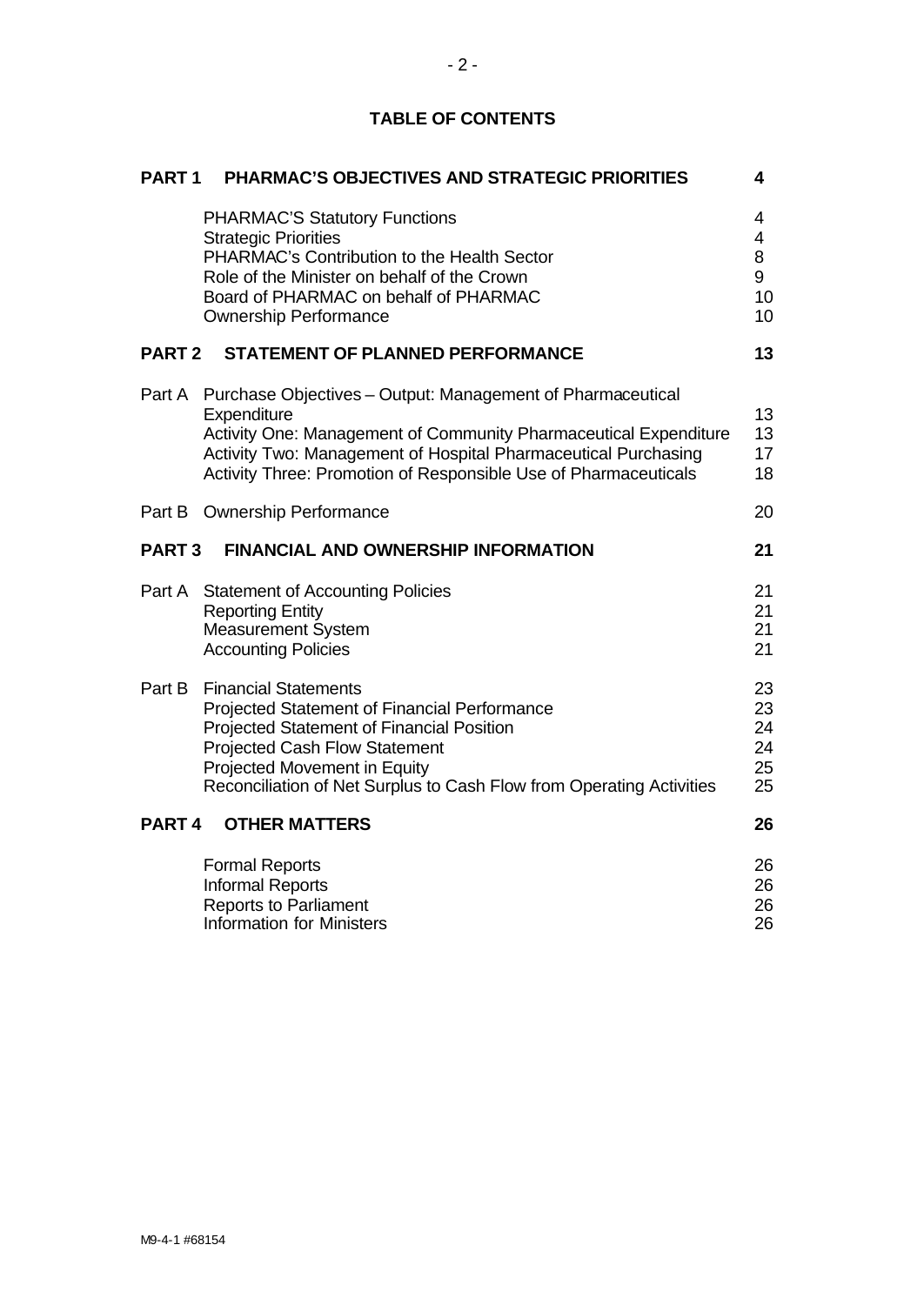## **FOREWORD**

The Pharmaceutical Management Agency (PHARMAC) has prepared this Statement of Intent (SOI) to meet the requirements of section 67(1) of the New Zealand Public Health and Disability Act 2000 (the NZPHD Act 2000).

It outlines for Parliament the performance we have agreed with the Minister of Health (the Minister) to deliver for the year commencing 1 July 2002 to 30 June 2003.

In particular, this document specifies:

- ÿ the performance that PHARMAC will seek to achieve from 1 July 2002 to 30 June 2003;
- $\triangleright$  the ownership performance PHARMAC will aim to achieve during this time, specified in terms of financial performance, capability and risk management; and
- $\triangleright$  financial forecasts.

This specification of performance will be used as a basis for comparison against our actual performance when our annual report is prepared.

The community pharmaceutical budget for 2002/03 was confirmed in September 2002 through the completion of a Crown Funding Agreement signed in December 2002.

Should PHARMAC's purchasing intentions change significantly, PHARMAC will exercise its discretion under section 41H of the Public Finance Act 1989 (the PF Act 1989) and produce a revised Statement of Intent.

De char Waddel

Richard Waddel **Chairperson** PHARMAC

January 2003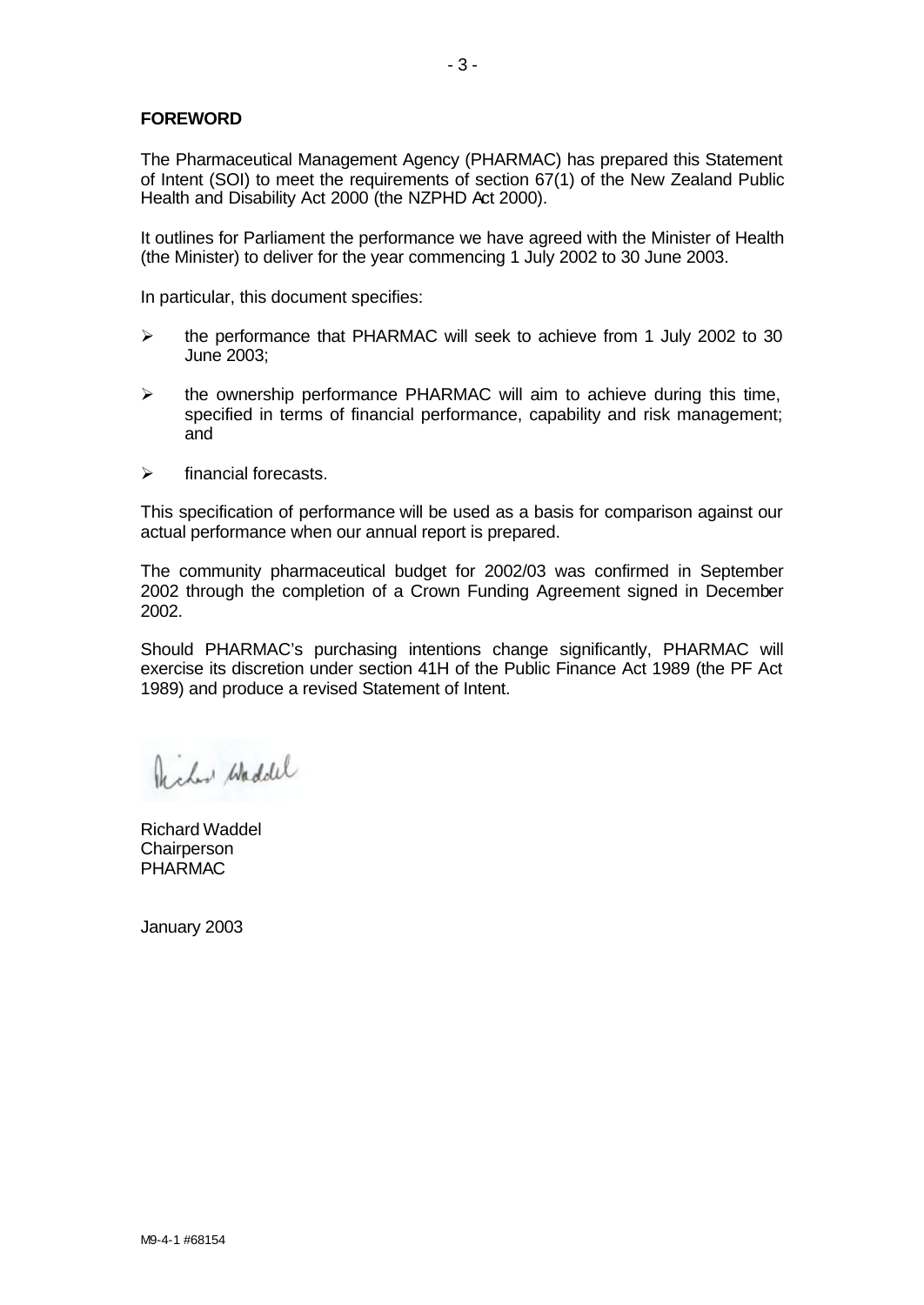## **PART 1 PHARMAC'S OBJECTIVES AND STRATEGIC PRIORITIES**

PHARMAC's objectives, as outlined in section 47 of the NZPHD Act 2000, are to secure for eligible people in need of pharmaceuticals, the best health outcomes that are reasonably achievable from pharmaceutical treatment and from within the amount of funding provided.

#### **PHARMAC's Statutory Functions**

In accordance with section 48 of the NZPHD Act, the functions of PHARMAC are to perform the following functions within the amount of funding provided to it and in accordance with its annual plan and any directions given to it under section 65 of the NZPHD Act:

- a) to maintain and manage a pharmaceutical schedule that applies consistently throughout New Zealand, including determining eligibility and criteria for the provision of subsidies;
- b) to manage incidental matters arising out of (a) including, in exceptional circumstances, providing for subsidies for the supply of pharmaceuticals not on the pharmaceutical schedule;
- c) to engage as it sees fit, but within its operational budget, in research to meet the objectives set out in section 47(a) of the NZPHD Act;
- d) to promote the responsible use of pharmaceuticals; and
- e) any other functions it is for the time being given by or under any enactment, or authorised to perform by the Minister by written notice to the Board of PHARMAC after consultation with it.

As a result of an authorisation from the Minister in September 2001, under section 48 (e) of the NZPHD Act 2000, PHARMAC is authorised to manage the purchasing of any or all pharmaceuticals, whether used either in a hospital or outside it, on behalf of District Health Boards (DHBs).

#### **Strategic Priorities**

PHARMAC is known for its ability to meet challenging targets and its primary focus will continue to be managing pharmaceutical expenditure on behalf of DHBs. However, an increasingly important part of PHARMAC's focus is programmes aimed at promoting the responsible use of pharmaceuticals.

In 2001/02 PHARMAC developed six Strategic Priorities to guide its business activities over a three-year period. These are outlined below.

Strategic Priority 1: Management of pharmaceutical expenditure

*PHARMAC will ensure that the Pharmaceutical Schedule is managed in a manner that ensures that treatments are appropriately prioritised and listed, and maximises health outcomes from within the funding available.*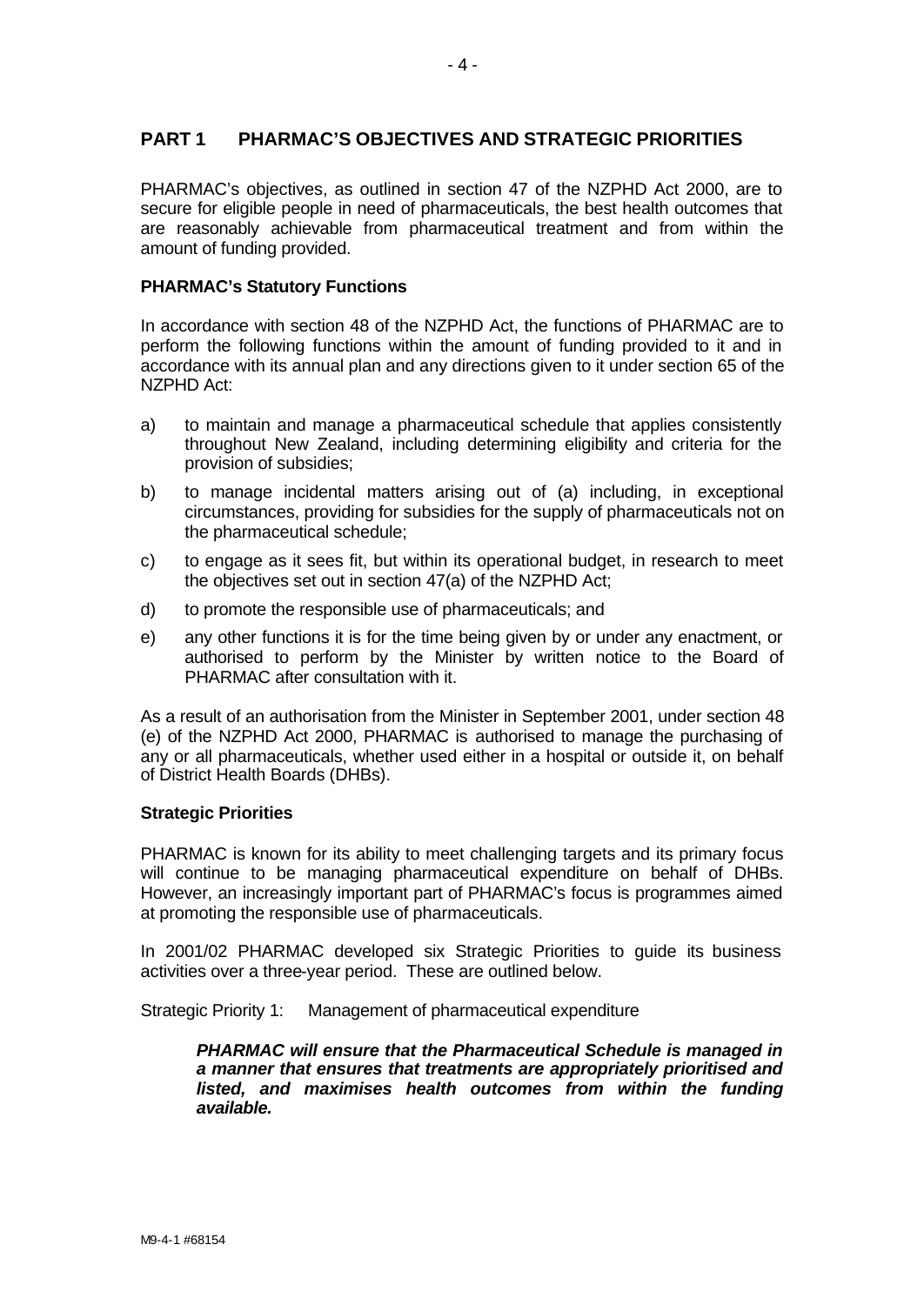Strategic Priority 2: Promoting the responsible use of medicines

*PHARMAC will engage in demand side management initiatives to influence clinician and patient behaviour to promote the cost effective, responsible use of pharmaceuticals in prescribing, and as an integrated part of the clinical decision making process.* 

Strategic Priority 3: Working with DHBs

*PHARMAC will work with DHBs to build an understanding of their needs and develop a two-way flow of information, and have processes in place for working on joint projects.*

Strategic Priority 4: Improving Maori utilisation of pharmaceuticals

*PHARMAC will engage in initiatives to contribute to the appropriate use of pharmaceuticals by Maori to improve health outcomes and health status.*

Strategic Priority 5: Improving relationships with stakeholders

*PHARMAC will develop its relationships with stakeholders through regular meetings and a clear communications strategy aimed at achieving a better understanding of PHARMAC's objectives in the wider public arena. Key relationships include the Minister, all politicians, other government agencies, clinicians, pharmacists, patients and their representative groups, Maori, and the pharmaceutical industry.*

Strategic Priority 6: Developing PHARMAC's internal capacity

*PHARMAC will ensure that it has the capability to meet its business objectives through the recruitment of staff with appropriate skills, experience and knowledge, the provision of an attractive working environment and through demonstrating the value it places on staff.* 

During 2001/02 PHARMAC made significant progress on addressing these priority areas, specifically developing Relationship Agreements with 21 DHBs, finalising and commencing the implementation of a Maori Responsiveness Strategy and building internal capability through the recruitment of highly skilled staff and implementing a number of systems improvements. PHARMAC also sought to improve its relationship with stakeholders through improved information to the sector, regular relationship meetings and working with clinicians and patient groups on particular issues.

PHARMAC reviewed the Strategic Priorities identified above following planning sessions with staff and the Board and considering feedback from stakeholders throughout the 2001/02 year and has concluded that they continue to require specific organisational focus. Our aim in 2002/03 is to focus on:

- $\triangleright$  effectively managing the Pharmaceutical Schedule by listing products that will help achieve the objectives outlined in the New Zealand Health Strategy;
- $\triangleright$  working with DHBs so that optimal results are achieved from working cooperatively;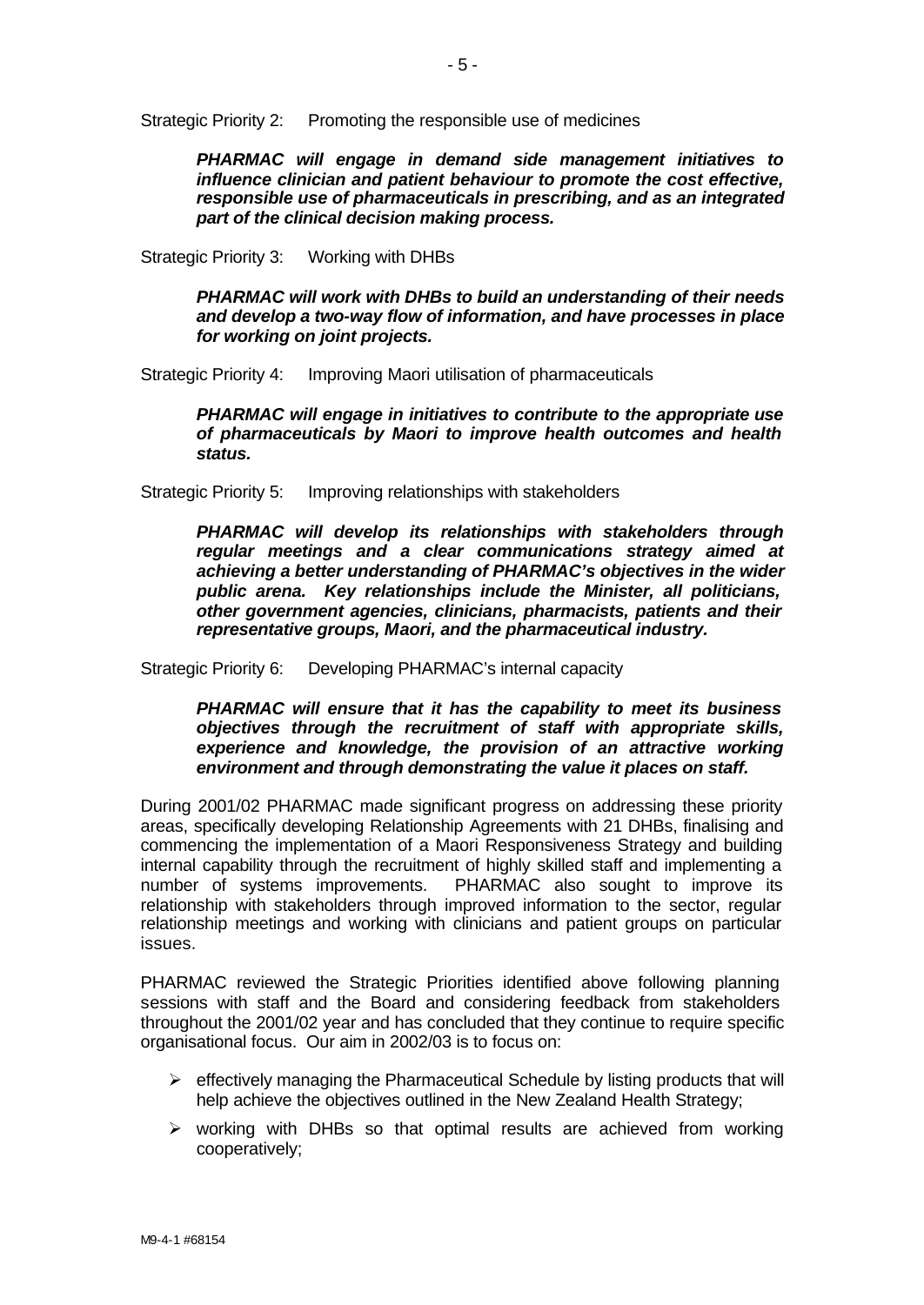- $\triangleright$  contributing to improvements in the health status of Maori through the appropriate use of pharmaceuticals as outlined in PHARMAC's Maori Responsiveness Strategy;
- $\triangleright$  seeking consumer input through the Consumer Advisory Committee on the implementation of decisions and working with patient groups on specific issues;
- $\triangleright$  achieving the benefits of implementing nation-wide hospital pharmaceutical purchasing and seeking synergies between the community and hospital pharmaceutical sectors; and
- $\triangleright$  developing its role in promoting the responsible use of pharmaceuticals through effective education campaigns, distribution of information and developing tools to encourage appropriate prescribing.

During 2002/03 PHARMAC will develop reports for DHBs on the management of the Exceptional Circumstances Committee, which was established during 2001/02 to consider applications for pharmaceuticals that are not listed on the Schedule and for which there is a very high level of individual need. During 2002/03 the role of the Exceptional Circumstances Committee will also be expanded to include the consideration of applications from DHBs' hospitals to fund from their own budgets, for particular patients, pharmaceuticals which are not listed in the Pharmaceutical Schedule.

PHARMAC has developed strong links with DHBs through the development of the PHARMAC/DHB Relationship Agreement and on-going discussions on a wide range of issues. During 2002/03 issues which will continue to be relevant are the process for setting the pharmaceutical budget, including forecast expenditure, new investments and management of rebates; management of the Exceptional Circumstances Scheme; provision of information; joint initiatives; and hospital pharmaceutical purchasing. DHBs have also shown a willingness to work with PHARMAC on initiatives to promote the responsible use of pharmaceuticals, such as contributing to the development work on projects aimed at improving access to prescribing information. PHARMAC will be looking for further opportunities to work with DHBs in this area during 2002/03. In 2002/03 PHARMAC will also work on improving the provision and exchange of information with DHBs.

PHARMAC continues to expect underlying growth from the use of newer more expensive drugs rather than older less expensive alternatives. PHARMAC is committed to influencing the volume and mix of drugs prescribed. That is, ensuring that New Zealanders have access to medicines listed on the Pharmaceutical Schedule and they are taken appropriately. The implementation of a Maori Responsiveness Strategy and the continuation of the work of the Consumer Advisory Committee are tangible mechanisms through which PHARMAC will seek further community engagement and analyse issues. The Consumer Advisory Committee provides input to the PHARMAC Board from a patient or consumer perspective and is expected to focus primarily on issues around PHARMAC's Demand Side activities. PHARMAC's Demand Side team undertake activities to address PHARMAC's legislative function to promote the responsible use of pharmaceuticals

PHARMAC will continue with Demand Side initiatives, such as the "Wise Use of Antibiotics" Campaign and act upon requests from clinicians and communities or initiatives which are aligned with the New Zealand Health Strategy. Examples already underway are the development of a brochure on the treatment of gout and a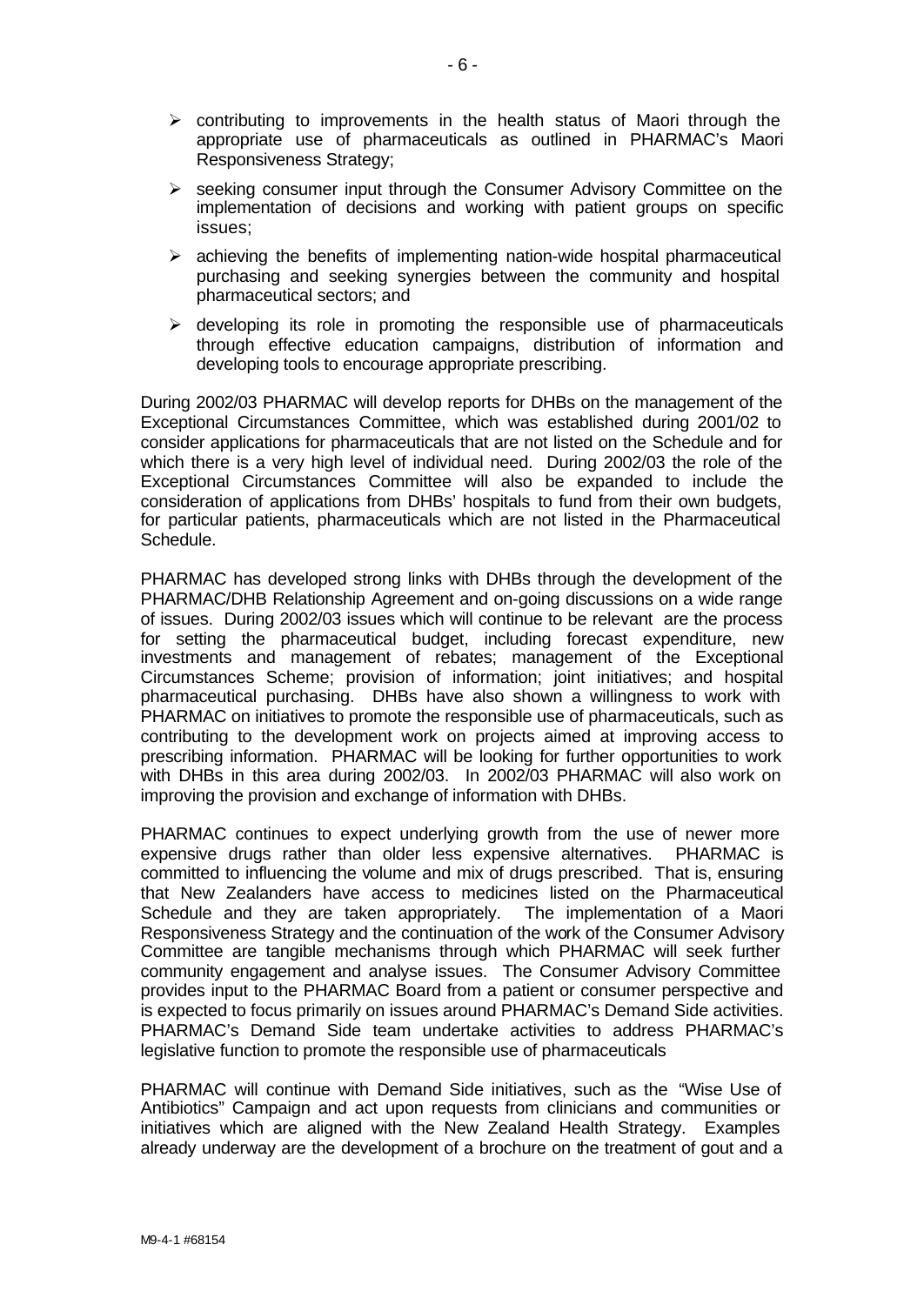public education campaign on cardiovascular risk management called "Take Control of your Cholesterol".

Changing attitudes, expectations and behaviour of individuals and agencies takes time. PHARMAC is committed to projects in this area that have measurable outputs and/or outcomes over the medium term and aim to change prevailing paradigms.

PHARMAC's activities in the area of supply side (negotiations with pharmaceutical companies on the listing of pharmaceuticals and subsidy levels) are aimed at reducing the ex-manufacturer price of pharmaceuticals to make it possible to subsidise more pharmaceuticals within the pharmaceutical budget. This may be through new pharmaceutical investments that are cost effective and will contribute to health gain or through other health initiatives.

The drug cost portion of pharmaceutical expenditure - after rebates - is budgeted to be \$516 million (excluding GST) during 2002/03. This represents just under 2.5% growth from actual expenditure in 2001/02.

The underlying growth from using newer more expensive medicines and volumes are forecast to continue trending upward. These increases will, to some extent, continue to be offset by savings and rebates.

The graph below shows actual expenditure for the past 10 years, the budget for the current year, and forecast expenditure for the 2 years.



**Pharmaceutical Expenditure**

The focus of supply side transactions (PHARMAC defines transactions as agreements with suppliers to reduce prices or manage expenditure of individual or groups of pharmaceuticals) is to improve the value of the Government's expenditure on pharmaceutical subsidies. This is achieved by improving value for money by lowering subsidies and improving the quality of expenditure by investing in superior medicines.

This year PHARMAC will apply rigorous attention to management of new investments and savings with a view to managing expenditure within target. This activity allows us to lower subsidies, counteracting the 10% underlying growth in the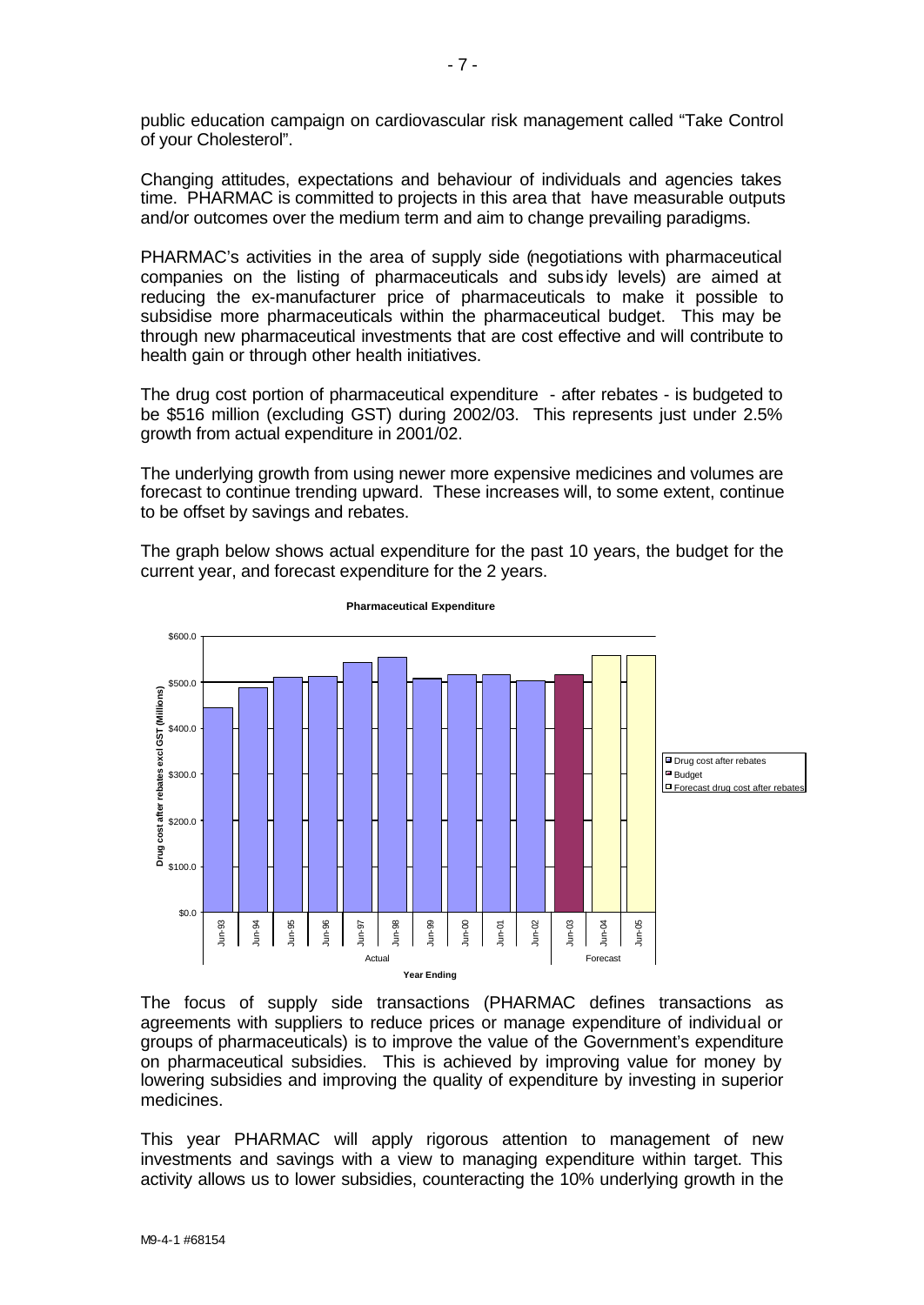market due to increasing volumes and a shift from the use of cheaper to more expensive drugs.

PHARMAC will aim to continue to achieve significant savings as a result of price reductions for at least another one to two years.

New pharmaceuticals will continue to be evaluated using our pharmaco-economic tools. Priorities for funding will be established based on the projected cost-quality adjusted life year (QALY) ratio, with low ratio products having higher priority. We will also consider the other features of the products, such as how well they meet PHARMAC's Decision Criteria.

The following chart shows the impact of the successful implementation of a range of savings transactions as well as continuing to earn rebates. Rebates are an increasingly important part of PHARMAC's financial performance increasing from \$20.1 million in 2000/2001 to \$34.4 million in 2001/2002 and forecast to increase to \$63.1 million in 2002/2003

The status quo forecasts are an indication of expenditure with interventions from PHARMAC. They highlight the strong underlying growth, of 10% per annum, that exists for pharmaceuticals.

The graph below shows pharmaceutical expenditure compared with expected expenditure if PHARMAC not reduced subsidies. This is calculated by holding subsidies constant and recalculating expenditure.



#### **Impact of Pharmac on Drug Expenditure over time**

#### **PHARMAC's contribution to the Health Sector**

PHARMAC continues to have a role in acting as an agent of DHBs to manage pharmaceutical expenditure. This role will continue to evolve through the implementation of the hospital pharmaceutical strategy; PHARMAC's management of the Exceptional Circumstances Scheme; and joint projects with DHBs aimed at improving health outcomes through the appropriate use of pharmaceuticals.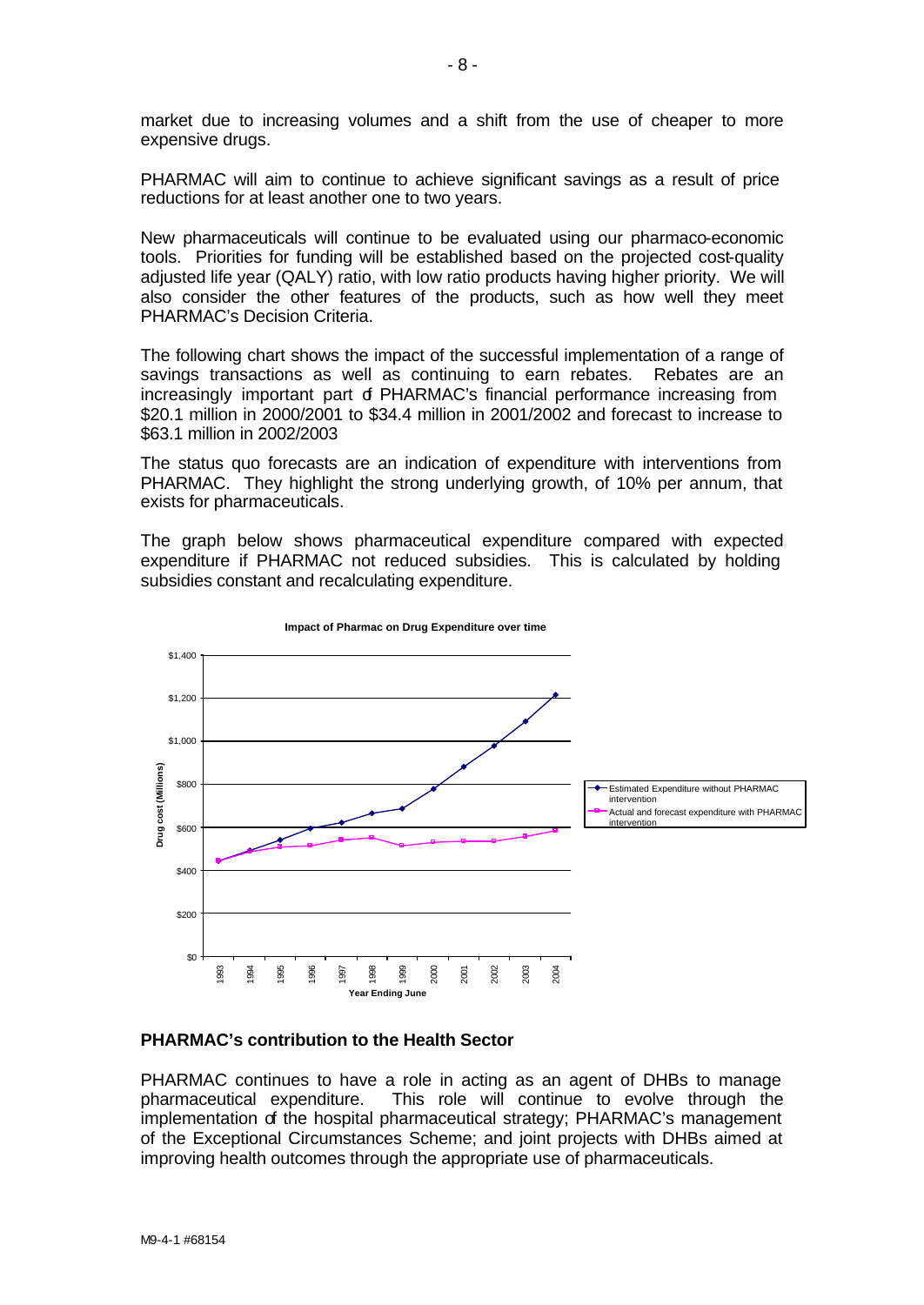As part of its role in managing hospital pharmaceuticals, PHARMAC is helping to develop a Quality Use of Medicines strategy that aims for a better coordinated approach to the quality use of pharmaceuticals in hospitals. The aim of the strategy is to ensure that patients have access to the highest standard of care and best possible health outcomes from pharmaceuticals used in hospitals. Longer term the strategy could be integrated with similar strategies in the primary care sector and with initiatives in the community already developed by PHARMAC as part of its role to promote the responsible use of medicines.

PHARMAC has also started to implement its Maori Responsiveness Strategy with the aim of improving PHARMAC's responsiveness to Maori. Two key areas of the strategy are improving business planning processes by establishing Maori health priorities and ensuring focus on those priorities and increasing PHARMAC's responsiveness to Maori health issues by improving data collection processes to explicitly address Maori issues and by improving consultation processes so that the expertise of more Maori providers and health professionals is included. PHARMAC intends to involve and engage more with Maori in its decision-making processes and improve the flow of data to show if, and where, Maori have less access to pharmaceuticals than other New Zealanders.

PHARMAC will continue to develop its relationships with its key stakeholders. PHARMAC has significant links with DHBs and will continue to work on developing its relationships with DHBs to ensure that any gains from working together are achieved. PHARMAC will continue to provide regular reports on pharmaceutical expenditure to DHBs and continues to assess the form and content of these reports in response to feedback from DHBs. PHARMAC will also continue to meet regularly with its stakeholders in order to achieve a better understanding of both PHARMAC's objectives and the objectives of its stakeholders. It will be a challenge in the future in working with DHBs to ensure that there are adequate annual budget increases so that pharmaceutical expenditure plays its part in improving the overall health of the population.

PHARMAC will continue to develop its capability and seek to advance health improvement through sharing its knowledge base with other parts of the health sector and through learning from others in the health sector. PHARMAC will focus on developing strategic alliances with others in the sector and maximising core competencies such as analysis and assessment tools which could be used as a blueprint for other areas of the health sector.

#### **Role of the Minister on behalf of the Crown**

The Minister is accountable to Parliament for the overall performance of PHARMAC.

As set out in the PHARMAC Crown Funding Agreement for 2002/03, the role of the Minister in relation to the performance of PHARMAC is to:

- $\triangleright$  indicate priority areas for Government through various strategy documents such as the New Zealand Health Strategy, New Zealand Disability Strategy and related strategies;
- $\triangleright$  obtain Parliamentary appropriations with which to fund PHARMAC;
- $\triangleright$  set expectations that inform and guide PHARMAC's high level planning as part of the process of preparing, and agreeing to, any Annual Plan and Crown Funding Agreement and commenting on any Statement of Intent;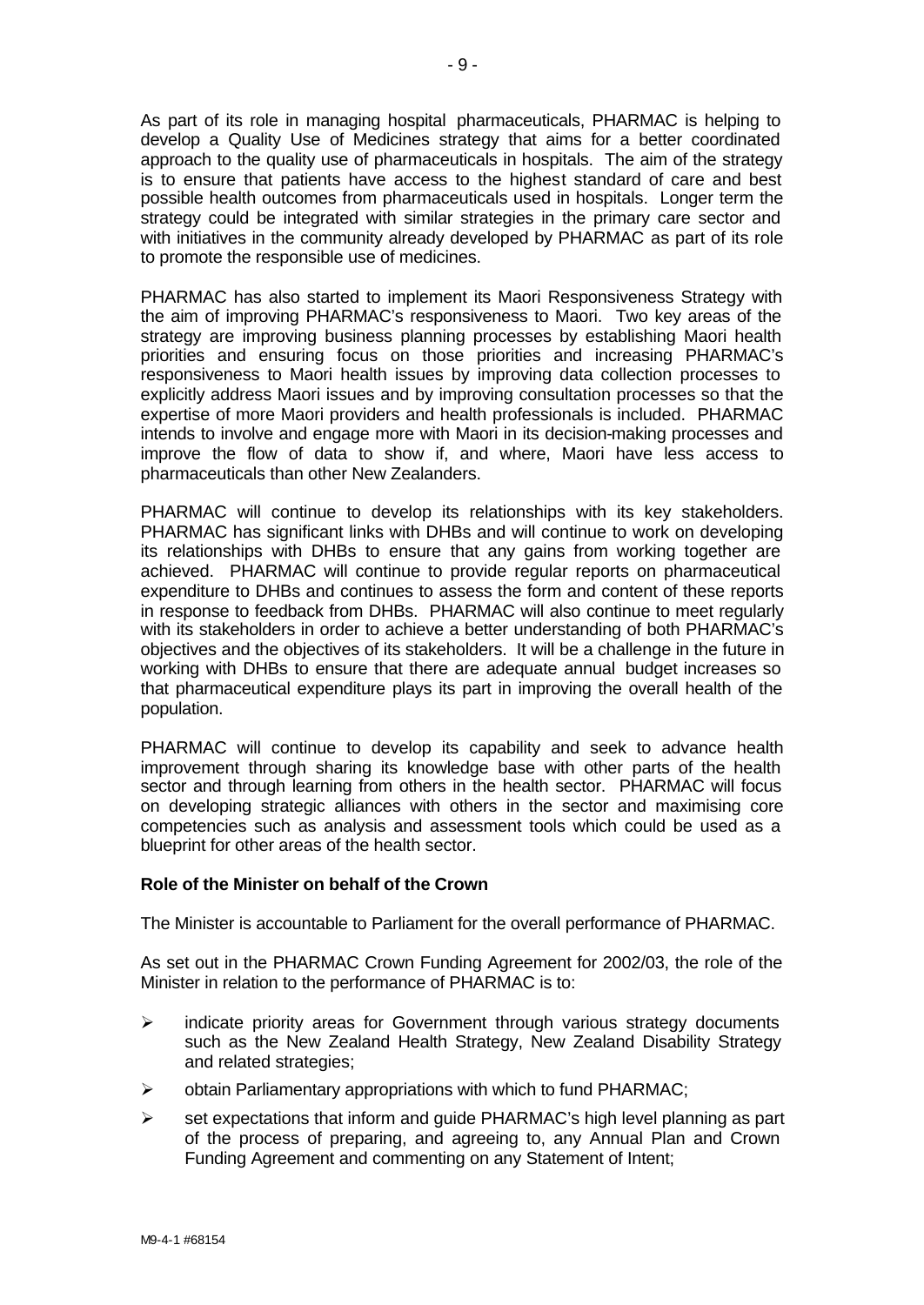- $\triangleright$  agree to the performance measures contained in the Crown Funding Agreement;
- $\triangleright$  monitor the performance of PHARMAC against the Crown Funding Agreement;
- $\triangleright$  hold the Board of PHARMAC accountable for its performance;
- $\triangleright$  require compliance by DHBs with legislative requirements and other obligations specified in their Crown Funding Agreements with respect to the Pharmaceutical Schedule; and
- $\triangleright$  undertake the duties and exercise the powers of a Responsible Minister as set out in the PF Act 1989.

The Minister is not responsible for the day-to-day activities of PHARMAC. That is the responsibility of the Board of PHARMAC.

The Ministry of Health (the Ministry) acts as the Minister's agent in the Minister's relationship with PHARMAC, with respect to negotiating, communicating and clarifying the Minister's expectations and in negotiating the Annual Plan and Crown Funding Agreement and commenting on the Statement of Intent. The Ministry also acts as the Minister's agent in monitoring PHARMAC's performance against these documents, including the management of risk.

#### **Board of PHARMAC on behalf of PHARMAC**

The Board of PHARMAC is accountable to the Minister of Health for the performance of PHARMAC.

All decisions relating to the operation of PHARMAC are made by or under the authority of the Board. The Board has all powers necessary for the governance and management of PHARMAC. The Board is to ensure that PHARMAC delivers its Output, achieves the financial performance and provides the reports specified in its Crown Funding Agreement and complies with all other requirements associated with its objectives, powers, obligations and functions under the NZPHD Act. The Board is responsible for agreeing PHARMAC's accountability documents with the Minister of Health.

The Board of PHARMAC will comply with the duties and requirements placed on it by the Public Finance Act 1989.

The Board remains accountable for the delivery of any part of the Output or any part of its operations that has been subcontracted to a third party.

#### **Ownership Performance**

The Crown, as owner of PHARMAC, has the following expectations with respect to how PHARMAC will carry out its functions and the development of its organisational capability.

PHARMAC will focus on Government priorities as outlined in the New Zealand Health Strategy, New Zealand Disability Strategy and other related strategies. The seven principles outlined in the New Zealand Health Strategy are:

- $\triangleright$  acknowledging the special relationship between Maori and the Crown under the Treaty of Waitangi;
- $\triangleright$  good health and well-being for all New Zealanders throughout their lives;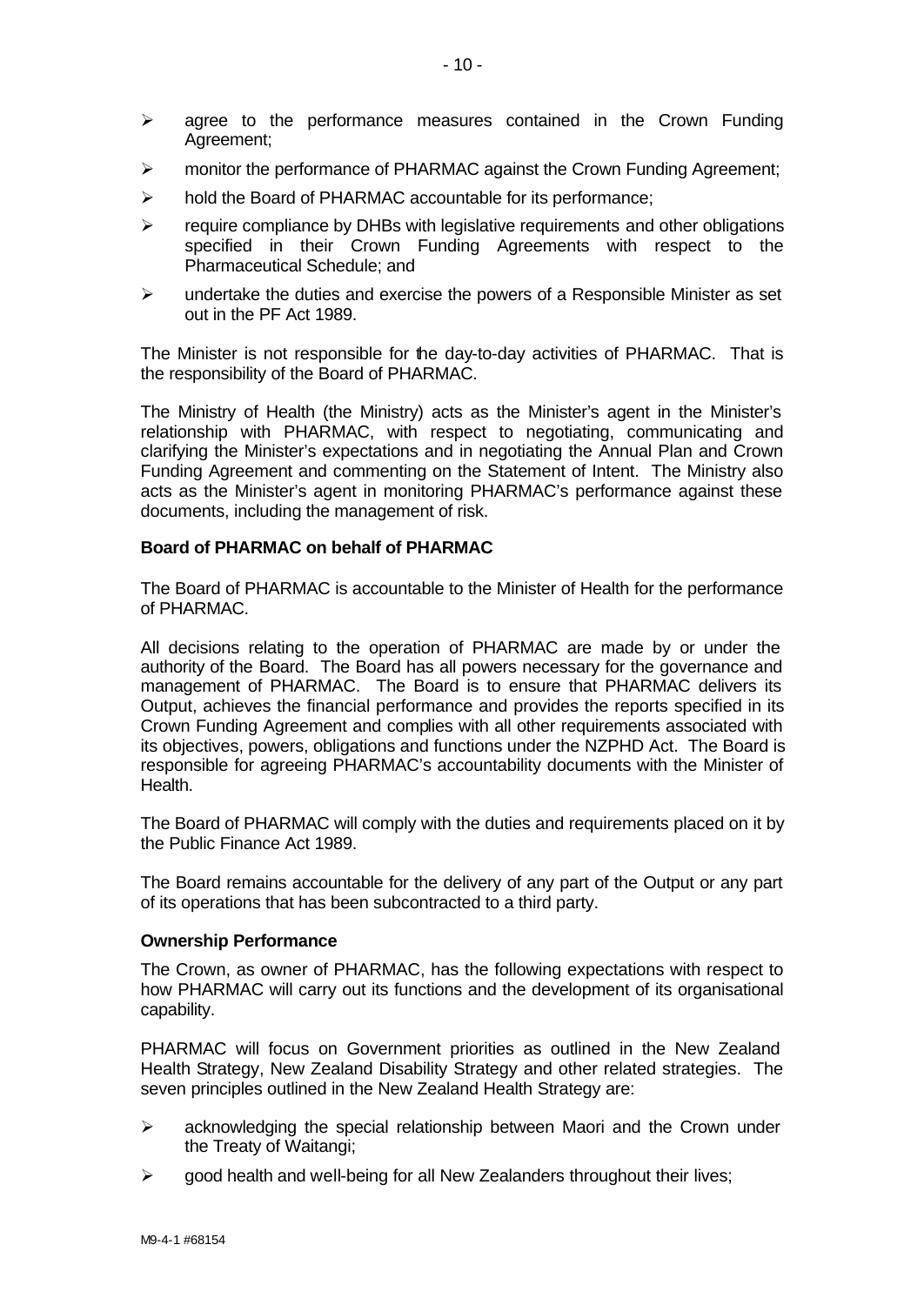- $\triangleright$  an improvement in health status of those currently disadvantaged;
- $\triangleright$  collaborative health promotion and disease and injury prevention by all sectors;
- $\triangleright$  timely and equitable access for all New Zealanders to a comprehensive range of health and disability services, regardless of ability to pay;
- $\triangleright$  a high-performing system in which people have confidence; and
- $\triangleright$  active involvement of consumers and communities at all levels.

PHARMAC's activities contribute to these Government priorities in a number of ways:

- $\triangleright$  consulting and collaborating with Maori as Treaty partners with the Crown to address issues relating to pharmaceuticals that affect Maori as outlined in PHARMAC's Maori Responsiveness Strategy;
- $\triangleright$  pharmaceuticals are instrumental in improving the health and well-being of New Zealanders throughout their lives;
- $\geq$  access to subsidised pharmaceuticals is part of ensuring equitable access for all New Zealanders to a comprehensive range of health services, regardless of ability to pay;
- $\triangleright$  PHARMAC's evaluation of new drug technologies and investment in superior technologies contributes to a high-performing system;
- $\triangleright$  PHARMAC's efforts to obtain the optimum value from pharmaceutical funding assist with the process of meeting need within the funds available;
- $\triangleright$  PHARMAC's encouragement of the responsible and cost-effective use of pharmaceuticals through its activities to Promote the Responsible Use of Pharmaceuticals, contributes to the health of New Zealanders and enhances the quality of healthcare provided; and
- ÿ PHARMAC's hospital project encourages cooperative purchasing arrangements amongst DHBs.

PHARMAC has been particularly successful at managing growth in expenditure on pharmaceuticals. This has chiefly been through supply side initiatives (negotiations with pharmaceutical companies on the listing of pharmaceuticals and subsidy levels), although over the past three years PHARMAC has been broadening its focus to include programmes aimed at promoting the responsible use of pharmaceuticals.

Over the next three years PHARMAC will contribute further to improving outcomes in priority areas for Government.

PHARMAC's business has significant links with and implications for DHBs and PHARMAC will work on developing its relationships with DHBs and their Treaty of Waitangi partners to ensure that any gains from working together are achieved. PHARMAC will ensure that appropriate discussion and consideration of the impact of PHARMAC decisions on DHBs takes place.

**Governance**: The PHARMAC Board will provide high quality and effective governance of PHARMAC.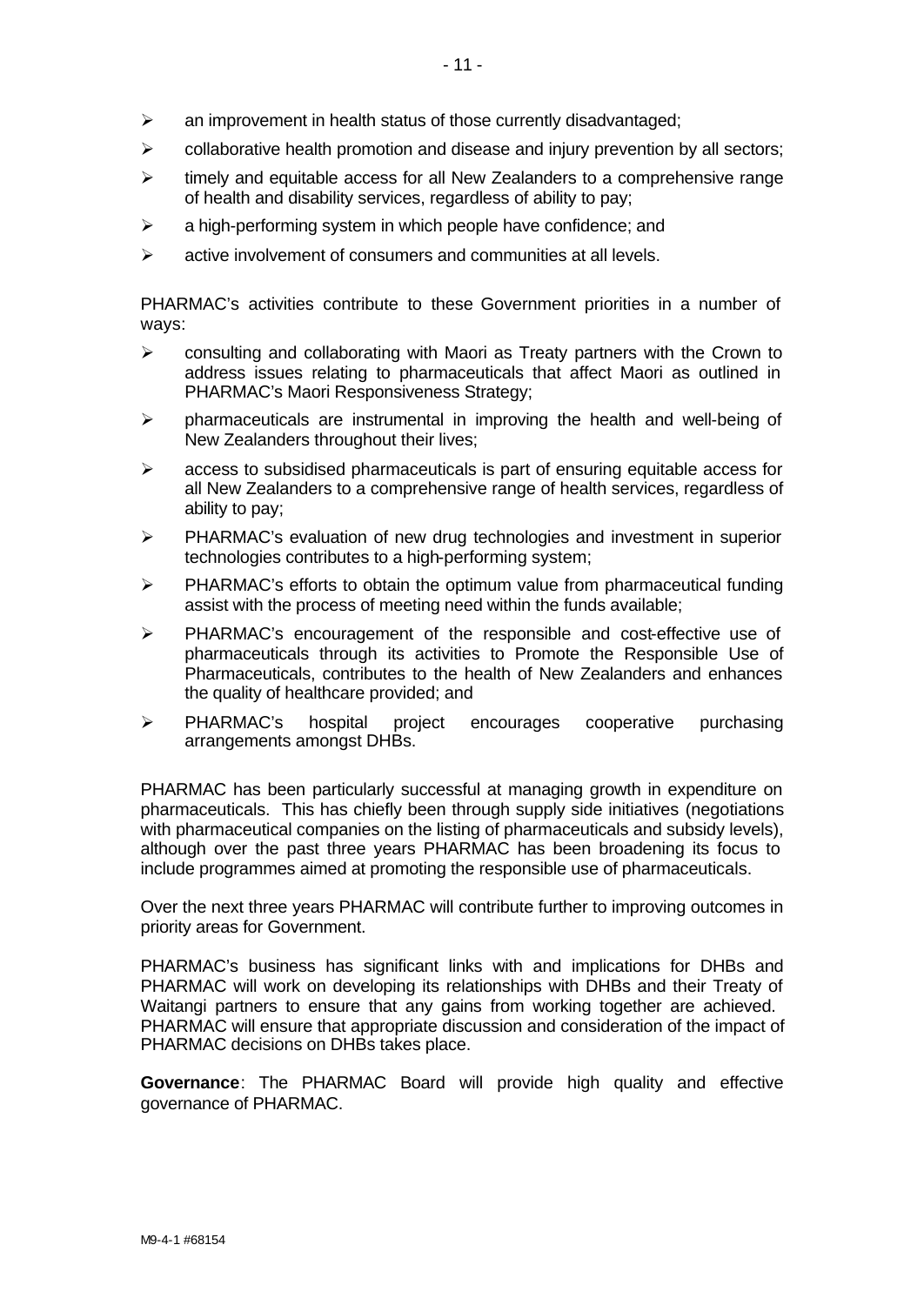**Integrity:** PHARMAC will meet the standards of accountability, conduct and behaviour that are appropriate for a public entity. This includes compliance with the Public Service Code of Conduct and the Board Appointment and Induction Guidelines produced by the State Services Commission.

**Financial Management and Financial Performance**: PHARMAC will comply with the PF Act 1989 and the NZPHD Act and meet all of the financial management and financial performance requirements set out in the Crown Funding Agreement and the NZPHD Act. This includes ensuring the prudent and wise use of financial resources.

**Risk Management:** PHARMAC will manage financial and non-financial risks effectively, and keep the Minister informed of such risks. PHARMAC will:

- $\triangleright$  continue to manage risks by maintaining effective and timely risk management strategies and processes within the constraints set by the Crown, including budget and financial operating constraints, and which are consistent with recognised standards;
- $\triangleright$  continue to maintain a risk register; and
- $\triangleright$  fully inform the Minister and the Ministry, as early as possible, of significant financial and non-financial risks facing PHARMAC and how it intends to manage those risks.

**Capability**: PHARMAC will function effectively in terms of human resources, organisational systems and processes, and responsiveness. PHARMAC will ensure that it has the capability to:

- $\triangleright$  ensure the performance specified in the Crown Funding Agreement is delivered as specified;
- $\triangleright$  ensure that all of PHARMAC's statutory, legislative, and other regulatory functions and obligations are met.

**Relationships**: PHARMAC will take reasonable steps to maintain constructive relationships with all stakeholders. DHBs are critical stakeholders for PHARMAC. PHARMAC will further develop its relationships and standard business practices to link more closely with DHBs. Input from DHBs will inform PHARMAC's decision processes. This is particularly so in the areas of:

- $\triangleright$  responsible use of pharmaceuticals
- $\triangleright$  hospital pharmaceuticals
- $\triangleright$  setting of pharmaceutical expenditure targets.

As it considers appropriate PHARMAC will also consult, inform or work with any organisations, sections of the public, groups or individuals that, in the view of PHARMAC, may be affected by any of PHARMAC's wider activities, including those involved in the delivery of the outputs in the Crown Funding Agreement. According to the circumstances, this may include DHBs, the Ministry of Health, pharmaceutical suppliers, the Pharmacology and Therapeutic Advisory Committee (PTAC), health professionals, community or patient groups, Maori, Pacific peoples and other groups.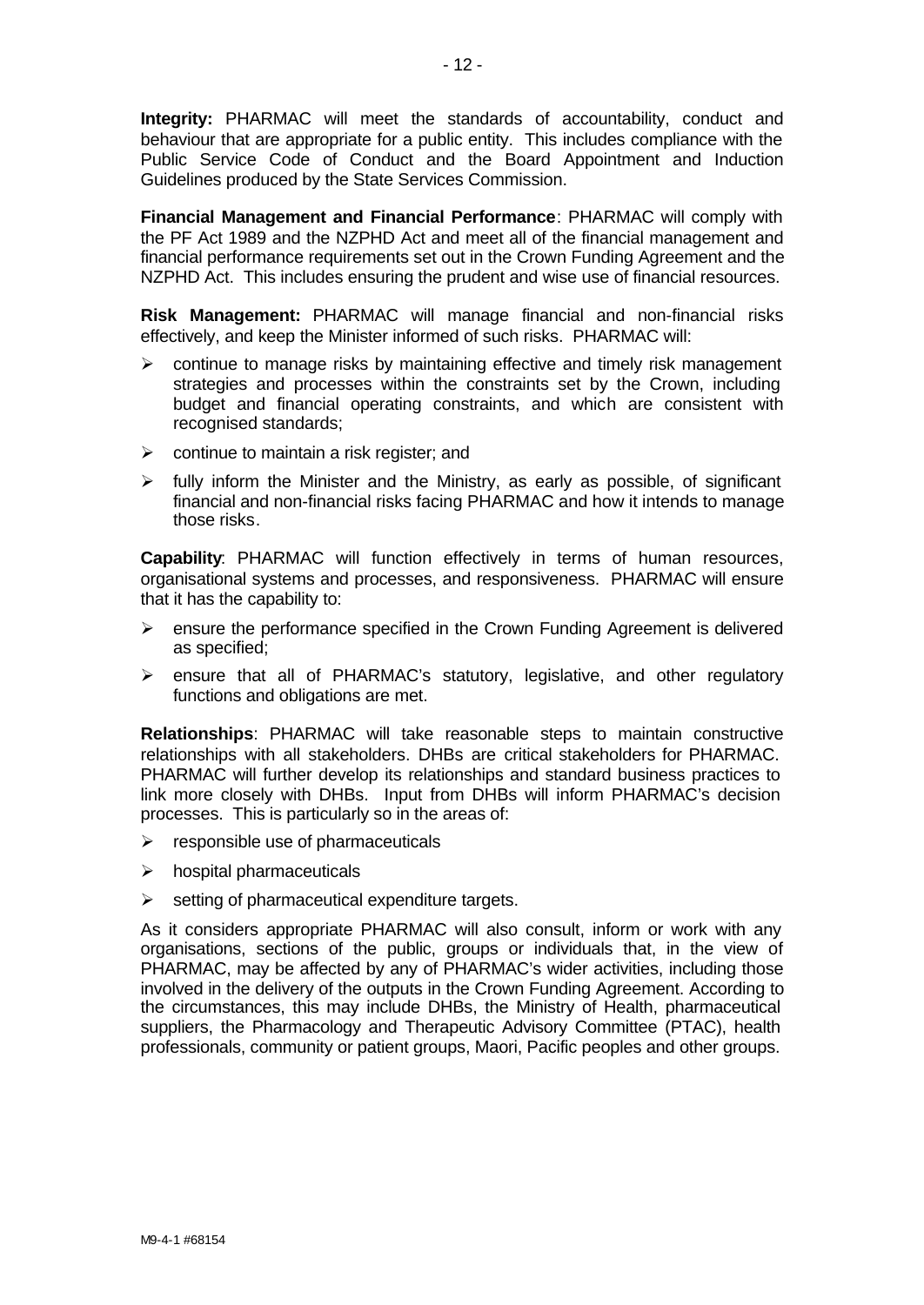## **PART 2 STATEMENT OF PLANNED PERFORMANCE**

## **A PURCHASE OBJECTIVES – OUTPUT: MANAGEMENT OF PHARMACEUTICAL EXPENDITURE**

As set out in the Crown Funding Agreement, PHARMAC has one output class "securing the best achievable health outcomes from pharmaceutical treatment, within the funding provided". There are three business activities within this one output class:

The three business activities include, but are not limited to:

- 1) Management of Community Pharmaceutical Expenditure, including:
	- management of community pharmaceutical expenditure on behalf of DHBs;
	- management of Pharmaceutical Schedule to determine eligibility for access to subsidised pharmaceuticals;
	- operation of the Exceptional Circumstances Scheme; and
	- management of National Programmes for High Cost Pharmaceuticals.
- 2) Management of Hospital Pharmaceutical Purchasing**,** including:
	- negotiating supply contracts for some hospital pharmaceuticals on behalf of DHBs;
	- establishing an elective national process for assessing applications to fund new pharmaceuticals in hospitals; and
	- developing a Quality Use of Medicines Strategy for hospital pharmaceuticals in consultation with DHBs.
- 3) Promotion of the Responsible Use of Pharmaceuticals, including:
	- demand side projects;
	- referred services contracts; and
	- support of the Consumer Advisory Committee.

PHARMAC has sole responsibility for maintaining and managing the Pharmaceutical Schedule, which applies consistently throughout New Zealand.

## **Activity One: Management of Community Pharmaceutical Expenditure**

PHARMAC manages community pharmaceutical expenditure on behalf of DHBs and uses the Pharmaceutical Schedule to determine eligibility for access to subsidised pharmaceuticals. PHARMAC's management of the Pharmaceutical Schedule involves assessing the clinical benefits and economic impacts of listing particular drugs, undertaking reviews of currently listed pharmaceuticals, negotiating with drug companies and producing the Pharmaceutical Schedule.

In determining whether or not a drug should be listed on the Pharmaceutical Schedule PHARMAC will follow the Decision Criteria in PHARMAC's Operating Policies and Procedures, as amended from time to time. This requires the following factors to be considered:

- a) the health needs of all eligible people within New Zealand;
- b) the particular health needs of Maori and Pacific peoples;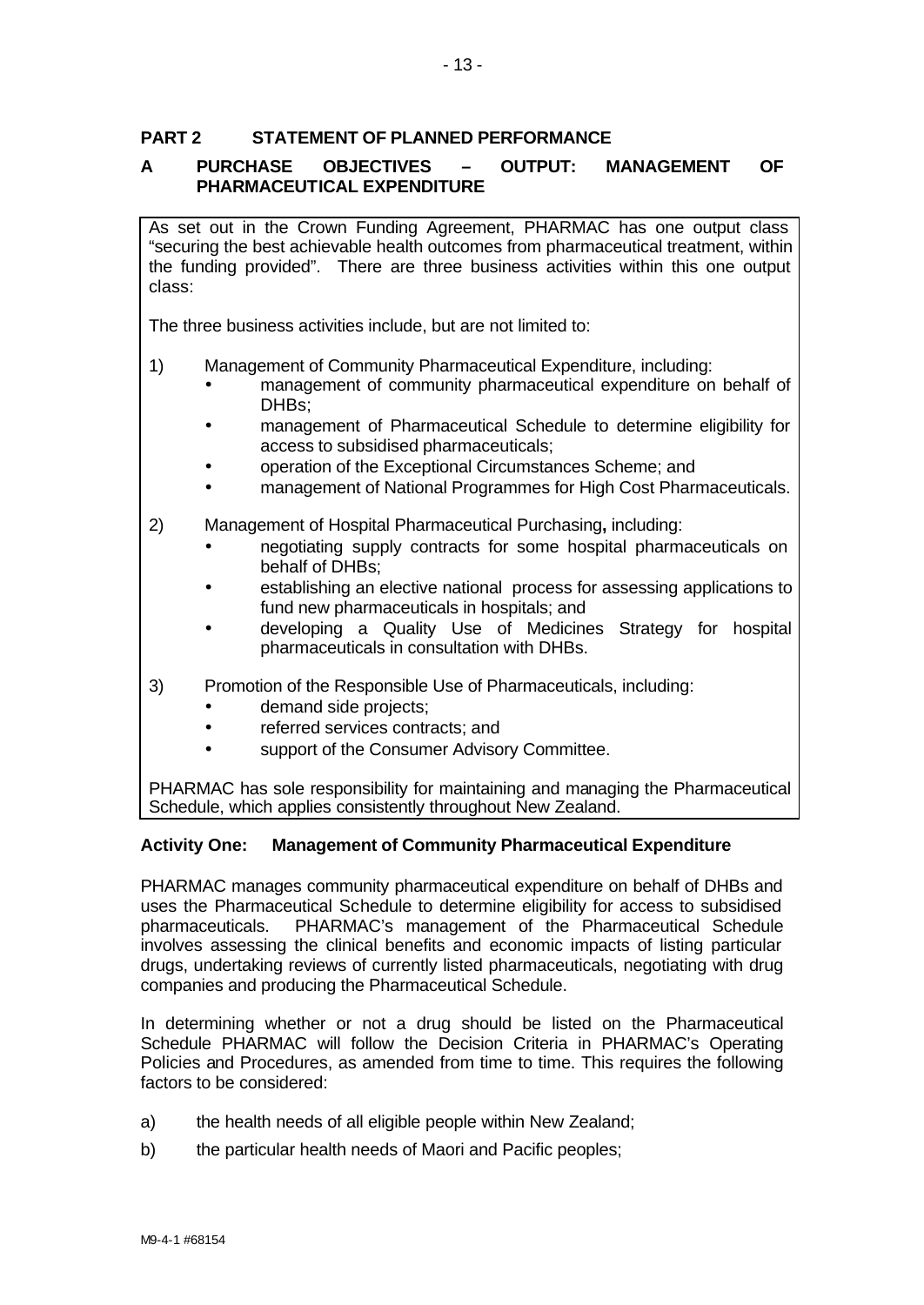- c) the availability and suitability of existing medicines, therapeutic medical devices and related products and related things;
- d) the clinical benefits and risks of pharmaceuticals;
- e) the cost-effectiveness of meeting health needs by funding pharmaceuticals rather than using other publicly funded health and disability support services;
- f) the budgetary impact (in terms of the pharmaceutical budget and the Government's overall health budget) of any changes to the Pharmaceutical Schedule;
- g) the direct cost to health service users;
- h) the Government's priorities for health funding, as set out in any objectives notified by the Crown to PHARMAC, or in the Crown Funding Agreement, or elsewhere; and
- i) such other matters as PHARMAC thinks fit. PHARMAC will carry out appropriate consultation when it intends to take any such "other matters" into account.

PHARMAC will support its decisions by the following strategies, which aim to improve the value of pharmaceutical expenditure:

- $\triangleright$  independent advice from the PTAC to PHARMAC on pharmaceuticals and their benefits;
- ÿ information received from PHARMAC's Consumer Advisory Committee;
- $\triangleright$  assessment of significant new investments, using the principles outlined in PHARMAC's Prescription for Pharmaco-Economic Analysis, as updated from time to time;
- $\triangleright$  cost utility analysis, used to assess some current investments of poor value, with subsequent dis-investment, where appropriate;
- $\triangleright$  consulting on matters that relate to the management of pharmaceutical expenditure with any sections of the public, groups, or individuals that, in the view of PHARMAC, may be affected by decisions on those matters, (which may according to the circumstances include DHBs, pharmaceutical suppliers, PTAC, health professionals, community or patient groups, Maori, Pacific Peoples and other groups); and
- $\triangleright$  take measures to inform the public, groups and individuals of PHARMAC's decisions concerning the Pharmaceutical Schedule.

PHARMAC will use a number of strategies for negotiating with drug companies to achieve the set pharmaceutical expenditure goals, including:

- $\triangleright$  reference pricing;
- $\triangleright$  capped expenditure contracts;
- $\triangleright$  rebate arrangements;
- $\triangleright$  price/volume arrangements;
- $\triangleright$  package deals; and
- $\triangleright$  tendering for sole and preferred supply.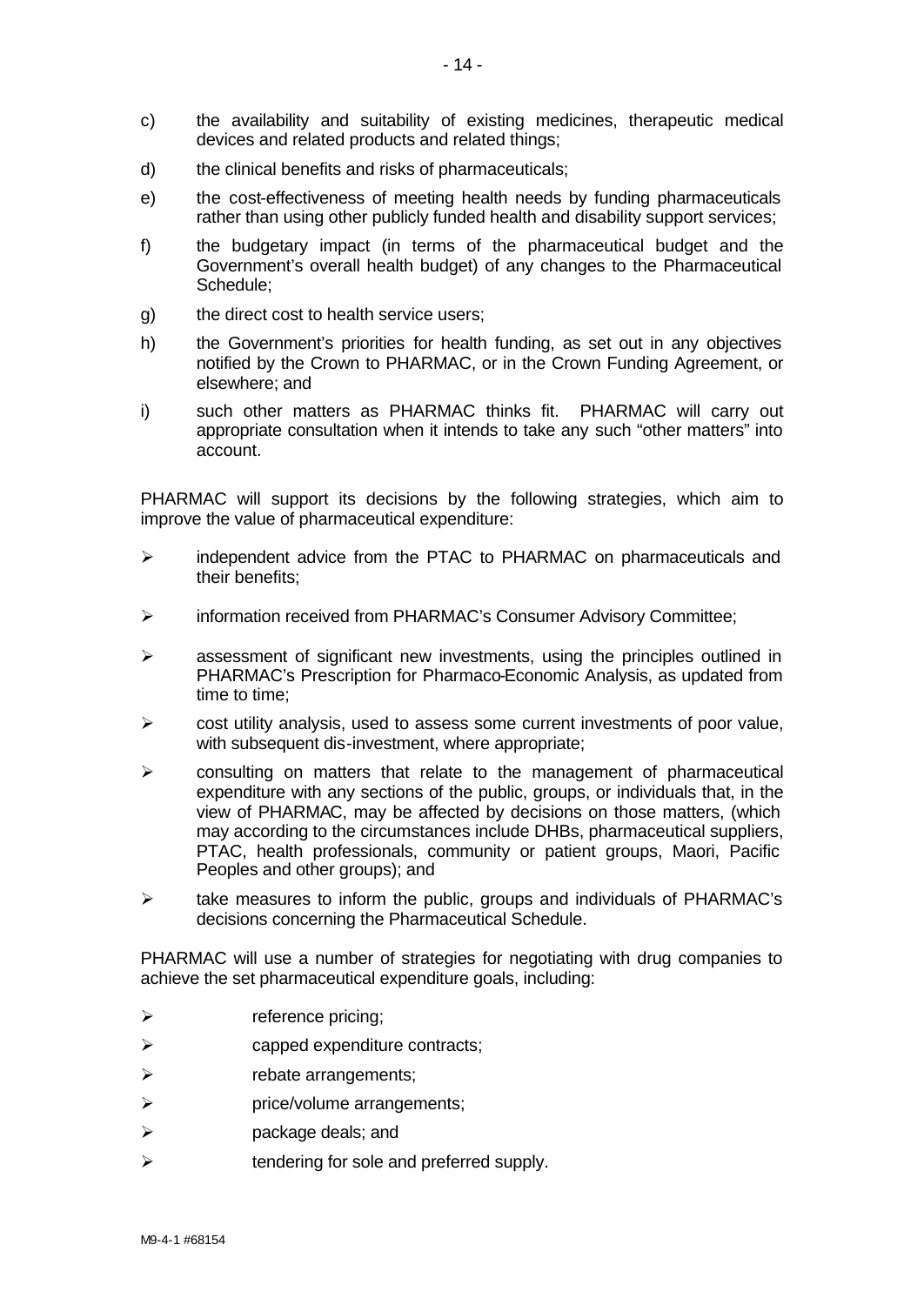The 'Management of Community Pharmaceutical Expenditure' business activity also includes:

#### • **Operation of the Exceptional Circumstances Scheme**

PHARMAC will manage the operation of the Exceptional Circumstances Scheme consistent with s.48(b) of the NZPHD Act "in exceptional circumstances providing for subsidies for the supply of pharmaceuticals not on the Pharmaceutical Schedule".

The purpose and eligibility criteria for the Exceptional Circumstances Scheme are outlined below:

The purpose of the Exceptional Circumstances scheme is to provide funding for outpatient medication in circumstances where the provision of a funded medication is appropriate, but the funding is not able to be provided through the Pharmaceutical Schedule. Consistent with the Medicines Act 1981 and the eligibility criteria for the Exceptional Circumstances Scheme PHARMAC is also able to fund medications that have not received MedSafe approval, through the Exceptional Circumstances Scheme, for example where supplies are brought into New Zealand under section 29 of the Medicines Act or where a patient is treated for an indication which was not a specified indication in the MedSafe approval.

The Exceptional Circumstances Committee will make decisions based on criteria which may be changed from time to time following consultation.

#### • **National Programmes for High Cost Pharmaceuticals**

As part of managing pharmaceutical expenditure, PHARMAC will establish, maintain and/or manage national programmes and expert panels that encourage the cost effective use of particular high cost pharmaceuticals. These programmes involve targeting the provision of subsidies for certain pharmaceuticals (currently dornase alpha, beta-interferon, imiglucerase and human growth hormone) to patients meeting defined entry and exit criteria.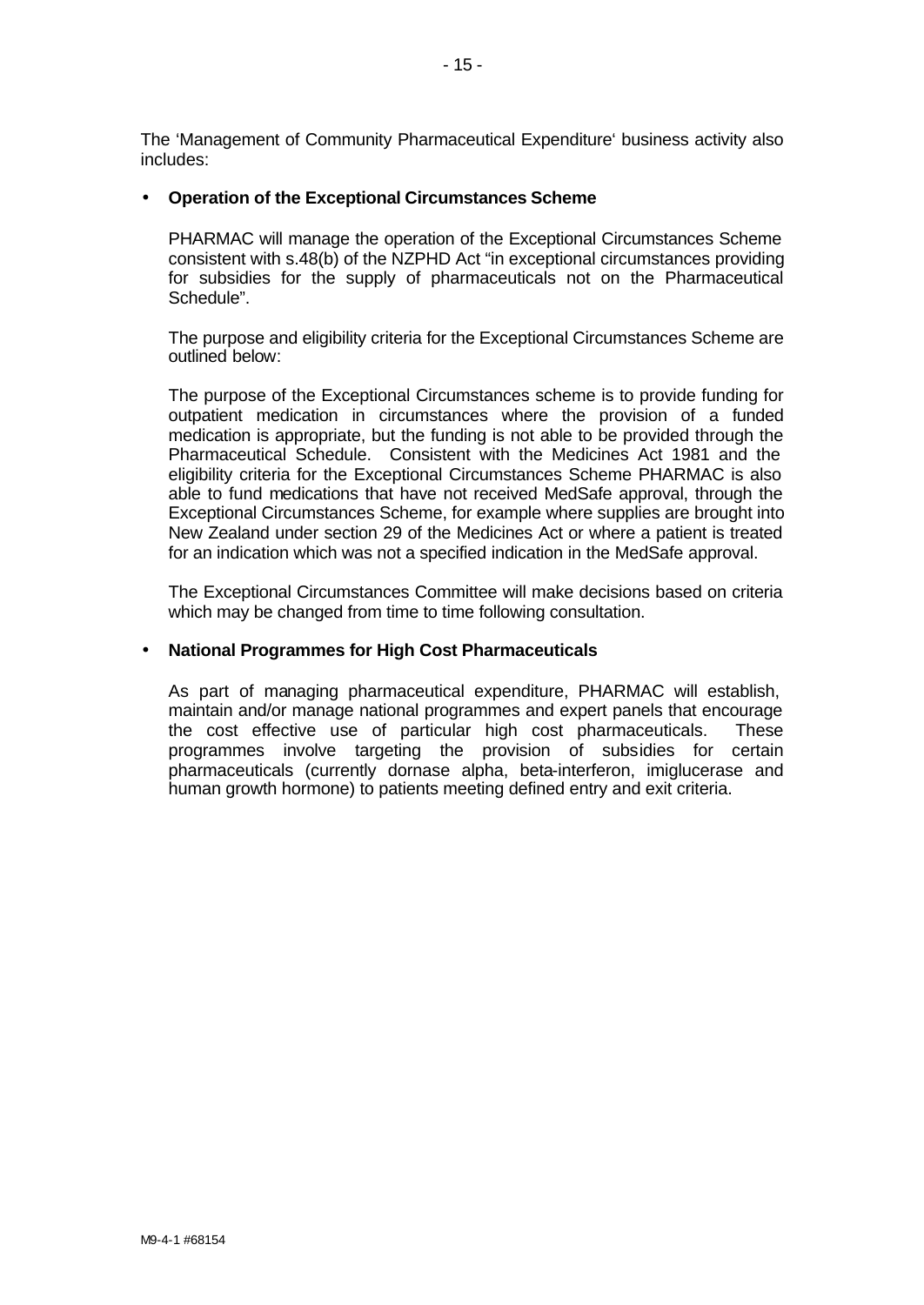|     | <b>Expectation</b>                                                                                                                                                                                                                                                                                                       | <b>Deliverable</b>                                                                                                                                                                                                                                                                                                                                                            | <b>Target Date</b>                                                     |
|-----|--------------------------------------------------------------------------------------------------------------------------------------------------------------------------------------------------------------------------------------------------------------------------------------------------------------------------|-------------------------------------------------------------------------------------------------------------------------------------------------------------------------------------------------------------------------------------------------------------------------------------------------------------------------------------------------------------------------------|------------------------------------------------------------------------|
| 1.1 | PHARMAC will manage expenditure on<br>community pharmaceuticals within the<br>levels agreed in the Crown Funding<br>Agreement.                                                                                                                                                                                           | <b>PHARMAC</b><br>will<br>maintain<br>expenditure<br>subsidised<br>on<br>community pharmaceuticals for<br>the year ending 30 June 2003<br>within \$516 million (excl GST),<br>after deduction of rebates from<br>pharmaceutical suppliers.                                                                                                                                    |                                                                        |
|     |                                                                                                                                                                                                                                                                                                                          | Quarterly<br>pharmaceutical<br>expenditure targets (excluding<br>GST) on a cumulative basis,<br>before the deduction of rebates<br>are:<br>Quarter One \$142,146,488.00<br>Quarter Two \$288,650,323.00<br>Quarter Three \$427,583,563.00<br>Quarter Four \$574,916,634.00                                                                                                    | 30 September 2002<br>31 December 2002<br>31 March 2003<br>30 June 2003 |
| 1.2 | PHARMAC will forecast pharmaceutical<br>expenditure.                                                                                                                                                                                                                                                                     | <b>PHARMAC</b><br>will<br>provide<br>the<br>Ministry of Health with a 1-3 year<br>forecast<br>of<br>pharmaceutical<br>expenditure.                                                                                                                                                                                                                                            | 31 December 2002                                                       |
| 1.3 | PHARMAC will monitor pharmaceutical<br>expenditure in the community against<br>forecast.                                                                                                                                                                                                                                 | Any potential deviation from the<br>forecasts will be promptly notified<br>to the Ministry.                                                                                                                                                                                                                                                                                   | Identified<br>in<br>monthly reports if<br>required.                    |
| 1.4 | Review the use of the Exceptional<br>Circumstances Scheme to ensure that<br>the Scheme is working effectively and<br>its objectives are being met including an<br>of<br>expenditure<br><b>DHB</b><br>outline<br>by<br>timeliness of processing applications<br>and any issues associated with the<br>Scheme's operation. | Completion of report for the<br><b>PHARMAC</b><br>Board<br>who<br>will<br>consider<br>the<br>report's<br>consult<br>recommendations<br>and<br><b>DHBs</b><br>proposed<br>on<br>any<br>amendments to the Exceptional<br>Circumstances Scheme. A copy<br>of the report to the PHARMAC<br>Board will be provided to the<br>Ministry<br>Health<br>for<br>of<br>its<br>information | 30 May 2003                                                            |

### **Activity One: Performance Measures for Management of Community Pharmaceutical Expenditure**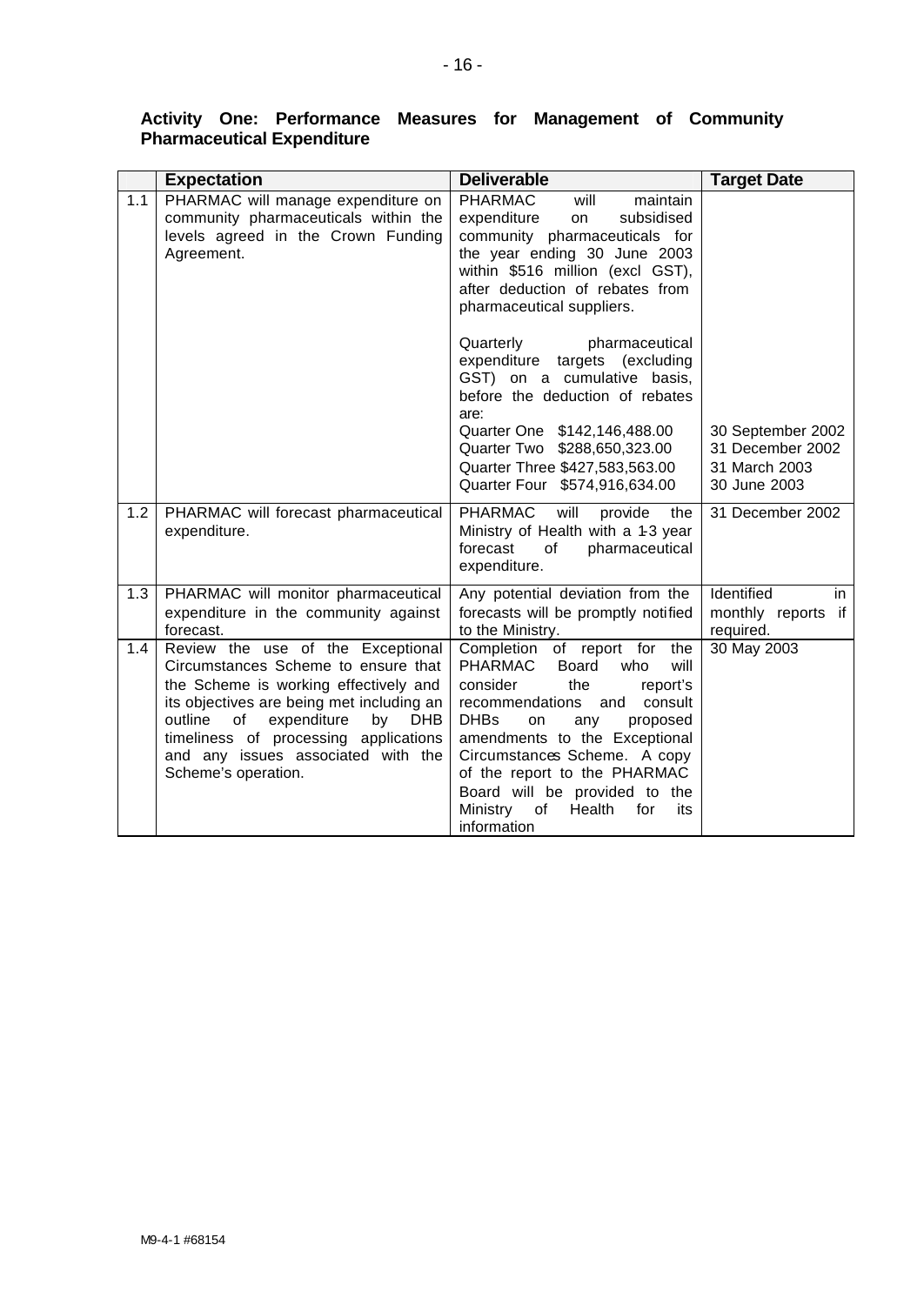## **Activity Two: Management of Hospital Pharmaceutical Purchasing**

PHARMAC has been authorised to manage the purchasing of hospital pharmaceuticals on behalf of DHBs. The performance measures for this area in 2002/03 are given in the following table.

|            | <b>Expectation</b>                                                                                                                                                                                  | <b>Deliverable</b>                                                                                                                                                                                                                                                                                                                                                                                                                                                                                                                                                                                                                                                          | <b>Target Date</b>                                                                               |
|------------|-----------------------------------------------------------------------------------------------------------------------------------------------------------------------------------------------------|-----------------------------------------------------------------------------------------------------------------------------------------------------------------------------------------------------------------------------------------------------------------------------------------------------------------------------------------------------------------------------------------------------------------------------------------------------------------------------------------------------------------------------------------------------------------------------------------------------------------------------------------------------------------------------|--------------------------------------------------------------------------------------------------|
| 2.1<br>2.2 | PHARMAC will collect hospital<br>pharmaceutical utilisation data to<br>inform the development of future<br>purchasing arrangements.<br><b>PHARMAC</b><br>will<br>establish                          | Establishment of a national hospital<br>data reporting system capturing brand,<br>and,<br>volume<br>where<br>possible,<br>relation<br>expenditure<br>data<br>in<br>to<br>pharmaceutical utilisation for each<br>DHB and collated<br>in a national<br>database. Data base to be developed<br>in consultation with DHBs.<br>National contracts in place for 30                                                                                                                                                                                                                                                                                                                | 30 April 2003<br>30 June 2003                                                                    |
|            | purchase arrangements in areas<br>where the greatest savings are<br>likely to be made.                                                                                                              | pharmaceuticals within the top 90%<br>(by expenditure) of those funded by<br>DHB hospitals.                                                                                                                                                                                                                                                                                                                                                                                                                                                                                                                                                                                 |                                                                                                  |
| 2.3        | <b>PHARMAC</b><br>will<br>develop<br>an<br>evaluation plan for the Hospital<br>Strategy<br>Pharmaceutical<br>to<br>assess its performance against<br>the stated goals and any identified<br>issues. | Report to the Minister of Health<br>seeking approval for the evaluation<br>PHARMAC will discuss the<br>plan.<br>development of the plan with the<br>Ministry of Health. The evaluation plan<br>will set out the proposed assessment<br>methodology including.<br>the impact of national contracts on<br>prices paid for pharmaceuticals<br>(where measurable);<br>the impact on the availability of<br>adequate<br>choice<br>οf<br>pharmaceuticals where<br>national<br>contracts are in place; and<br>of<br>PHARMAC's<br>impact<br>the<br>initiatives on the administrative<br>burden on hospital clinicians and<br>management<br>relation<br>in<br>to<br>pharmaceuticals. | 30 June 2003                                                                                     |
| 2.4        | PHARMAC will develop a process<br>for assessing new technology in<br>hospitals to monitor the process<br>accessing<br>for<br>new<br>hospital<br>pharmaceuticals across DHBs.                        | Set up systems and process for<br>collating, recording and promulaging to<br>DHBs, information about DHBs' and<br>PHARMAC's<br>assessment of<br>new<br>pharmaceuticals, or new indications for<br>existing pharmaceuticals, used in the<br>hospital sector.<br>6-8 Cost Utility Analyses completed<br>and shared with DHBs.                                                                                                                                                                                                                                                                                                                                                 | Promulgation of<br>information<br>to<br><b>DHBs</b><br>commences<br>October 2002<br>30 June 2003 |
| 2.5        | <b>PHARMAC</b><br>will<br>promote<br>the<br>Quality Use of Medicines in the<br>hospital setting.                                                                                                    | A hospital quality use of medicines<br>Strategy will be developed<br>in<br>consultation<br>with<br>DHBs.<br>Draft<br>Strategy document prepared with<br>input from HPAC, circulated for DHB<br>and Ministry of Health comment and<br>PHARMAC Board approval.                                                                                                                                                                                                                                                                                                                                                                                                                | <b>Draft</b><br>31 December<br>2002<br>Final<br>30 June 2003                                     |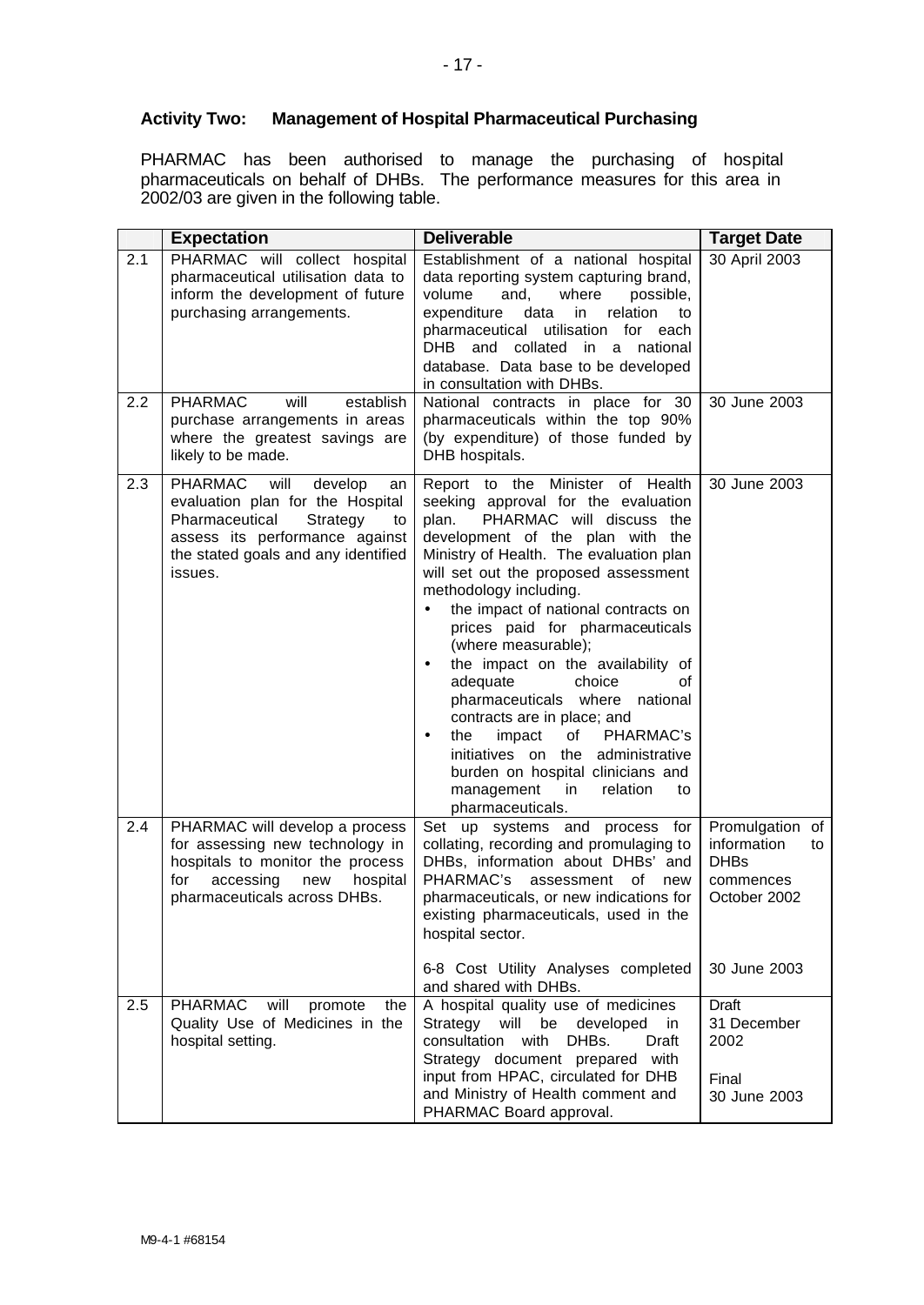## **Activity Three: Promotion of the Responsible Use of Pharmaceuticals**

As noted above, this requires the development of relationships with key stakeholders and strategies to ensure appropriate prescribing behaviour and usage of pharmaceuticals.

|     | <b>Expectation</b>                                                                                                                         | <b>Deliverable</b>                                                                                                                                                                                                                                                                                                      | <b>Target Date</b>                                                                                          |
|-----|--------------------------------------------------------------------------------------------------------------------------------------------|-------------------------------------------------------------------------------------------------------------------------------------------------------------------------------------------------------------------------------------------------------------------------------------------------------------------------|-------------------------------------------------------------------------------------------------------------|
| 3.1 | PHARMAC will provide information to<br>assist<br>with<br>patients<br>to<br>patient                                                         | <b>PHARMAC</b><br>will<br>and<br>sponsor<br>distribute<br>patient<br>information<br>a                                                                                                                                                                                                                                   | English version:                                                                                            |
|     | compliance with medication usage.                                                                                                          | booklet on the management of gout.                                                                                                                                                                                                                                                                                      | 30 October 2002                                                                                             |
|     |                                                                                                                                            | The booklet will be developed in                                                                                                                                                                                                                                                                                        | Other languages:                                                                                            |
|     |                                                                                                                                            | conjunction with a key rheumatologist<br>and field tests with patient focus<br>groups.                                                                                                                                                                                                                                  | 31 December<br>2002                                                                                         |
| 3.2 | PHARMAC will promote the responsible<br>use of pharmaceuticals by aiming to<br>influence the volume and mix of drugs<br>prescribed.        | PHARMAC<br>will<br>liaise<br>with<br>the<br>Ministry of Health and undertake a<br>campaign<br>to<br>increase<br>public<br>awareness about cardiovascular risk<br>management, including promotion of<br>lifestyle modification and the role of<br>cholesterol<br>lowering<br>drugs.<br>PHARMAC will contract an external | Regional<br>pilot<br>programme<br>be<br>completed by 30<br>June 2003<br>Evaluation to be<br>completed by 31 |
|     |                                                                                                                                            | party to undertake the work.<br>The<br>campaign will be tested as a regional<br>pilot, which will be reviewed and then<br>implemented nationally in 2003/04.<br><b>PHARMAC</b><br>will<br>the<br>evaluate<br>campaign following its completion.                                                                         | December 2003                                                                                               |
| 3.3 | PHARMAC will contract with external<br>parties to provide services<br>which<br>promote the<br>responsible<br>0f<br>use<br>pharmaceuticals. | Request for Proposals (RFP) for a<br>2003/04 contract to promote the<br>responsible use of pharmaceuticals<br>complete                                                                                                                                                                                                  | 30 April 2003                                                                                               |
|     |                                                                                                                                            | Following<br>Responsible<br>Use<br>οf<br>Pharmaceuticals RFP referred<br>to<br>above, contracts agreed and relevant<br>services in place for 2003/04                                                                                                                                                                    | 30 June 2003                                                                                                |
|     |                                                                                                                                            | PHARMAC will evaluate the Green<br>Prescription Programme and review<br>on-going<br>funding,<br>considering<br>findings<br>of<br>the<br>independent<br>evaluation project "Justification of<br>Green Scripts study (JOGS)".                                                                                             | Evaluation<br>complete 30 April<br>2003                                                                     |
|     |                                                                                                                                            | Recommendation to the PHARMAC<br>Board following completion of the<br>review of on going funding to the<br>Green Prescription Programme. A<br>copy of the Board paper and Board<br>Decision will be provided to the<br>Ministry of Health for its information.                                                          | 31 May 2003                                                                                                 |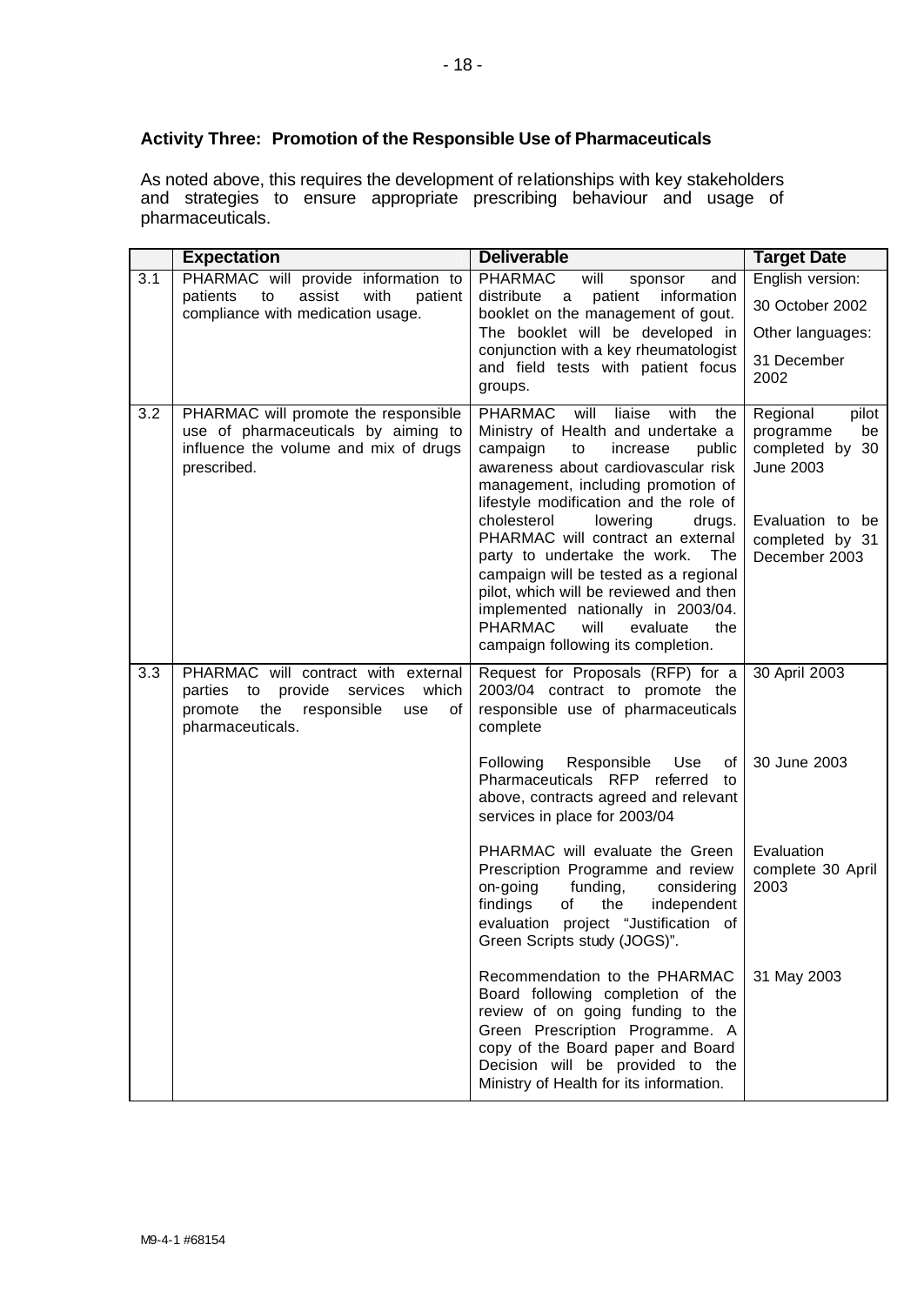|               | <b>Expectation</b>                                                                                                     | <b>Deliverable</b>                                                                                                                                                                                                                                | <b>Target Date</b>      |
|---------------|------------------------------------------------------------------------------------------------------------------------|---------------------------------------------------------------------------------------------------------------------------------------------------------------------------------------------------------------------------------------------------|-------------------------|
| $3.4^{\circ}$ | PHARMAC will promote the responsible<br>use of pharmaceuticals by making the<br>Pharmaceutical Schedule<br>(and<br>if. | Develop and launch a pilot CD<br>version of Pharmaceutical Schedule                                                                                                                                                                               | 31 October 2002         |
|               | appropriate prescribing information)<br>readily available to GPs.                                                      | Review pilot with key users                                                                                                                                                                                                                       | 31 March 2003           |
|               |                                                                                                                        | Issue request for Expressions of<br>Interest for medical database to<br>make the Pharmaceutical Schedule<br>appropriate prescribing<br>and<br>information available to GPs.                                                                       | 30<br>September<br>2002 |
|               |                                                                                                                        | Recommendation to PHARMAC<br>following completion<br>Board<br>of<br>evaluation of Expressions of Interest<br>on next steps. A copy of the Board<br>paper and Board decision will be<br>provided to the Ministry of Health for<br>its information. | 31 January 2003         |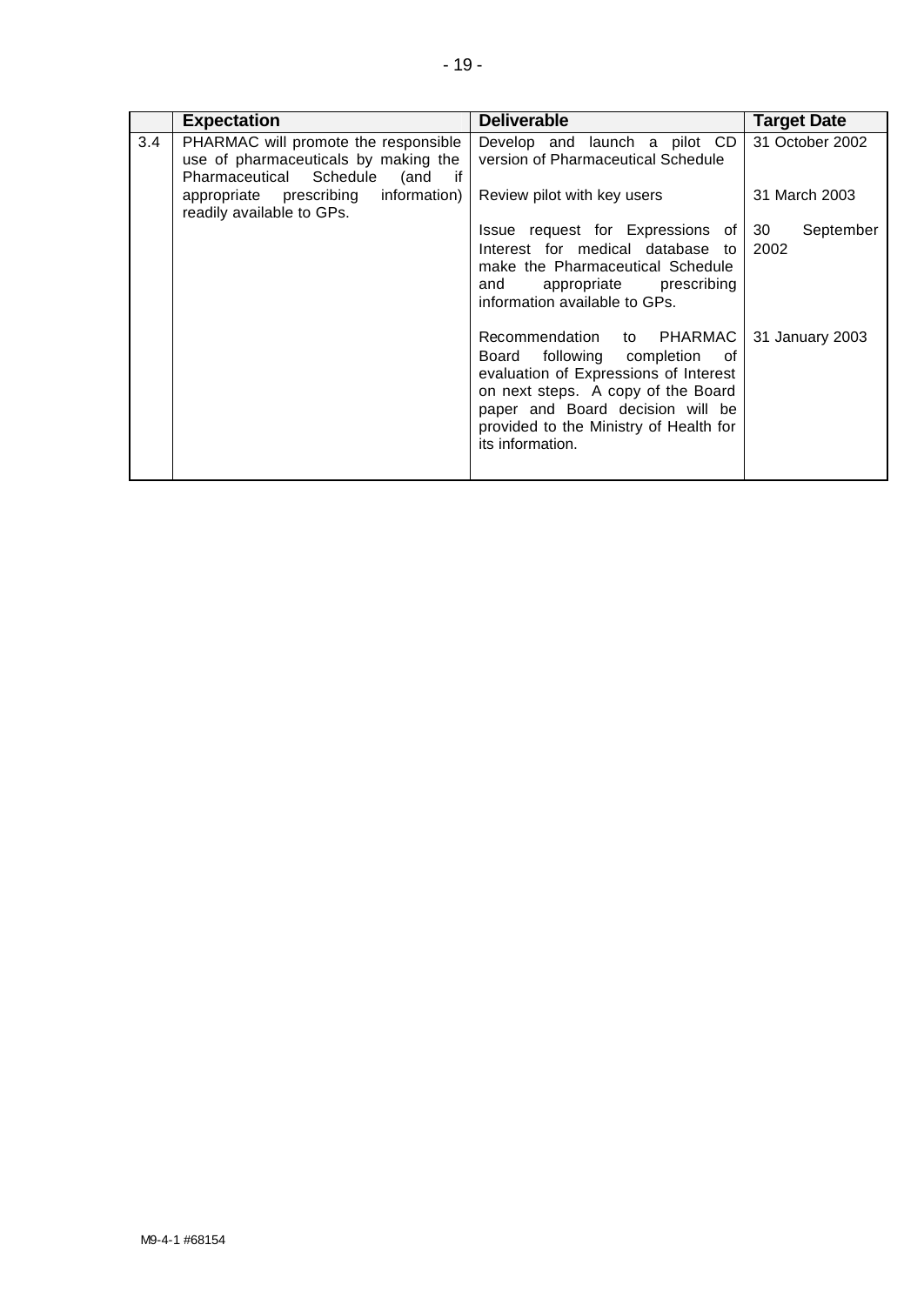# **B OWNERSHIP PERFORMANCE**

#### Service Description:

PHARMAC will deliver the ownership performance in Part 1 of this Statement of Intent and in particular will meet the following performance measures.

|     | <b>Expectation</b>                                                                                                                                         | <b>Deliverable</b>                                                                                                                                    | <b>Target Date</b>                       |
|-----|------------------------------------------------------------------------------------------------------------------------------------------------------------|-------------------------------------------------------------------------------------------------------------------------------------------------------|------------------------------------------|
| 4.1 | <b>PHARMAC</b><br>will<br>monitor<br>the<br>communications process undertaken as<br>the<br>of<br>implementation<br>οf<br>part<br>PHARMAC's tender process. | <b>PHARMAC</b><br>consider<br>Board<br>will<br>recommendations resulting from the<br>evaluation of the impact of the<br>2000/01 pharmaceutical tender | 31 October 2002                          |
|     |                                                                                                                                                            | Implementation of recommendations<br>as appropriate.                                                                                                  | 2003<br>tender<br>process                |
| 4.2 | PHARMAC works effectively with DHBs.                                                                                                                       | Review of effectiveness of joint<br>working practices with DHBs                                                                                       | Completed by 31<br><b>March 2003</b>     |
| 4.3 | PHARMAC's<br>Update<br><b>Business</b><br>Continuance Plan to ensure that it<br>covers all key business areas.                                             | <b>Business Continuance Plan revised</b>                                                                                                              | 30 June 2003                             |
| 4.4 | PHARMAC will consider input from a<br>consumer or patient point of view.                                                                                   | PHARMAC will establish and operate<br>Consumer Advisory Committee<br>a<br>consistent with Section 50 (1)(b) of<br>the NZPHD Act.                      |                                          |
|     |                                                                                                                                                            | Committee appointed<br>Initial meeting held                                                                                                           | 31 July 2002<br>30<br>September          |
| 4.5 | PHARMAC will monitor the process for<br>developing key strategies to ensure they<br>are effective and seek opportunities to<br>improve working practices.  | Develop an evaluation plan for the<br>development<br>of<br>the<br>Maori<br><b>Responsiveness Strategy</b><br><b>Evaluation Complete</b>               | 2002<br>31 January 2002<br>31 March 2003 |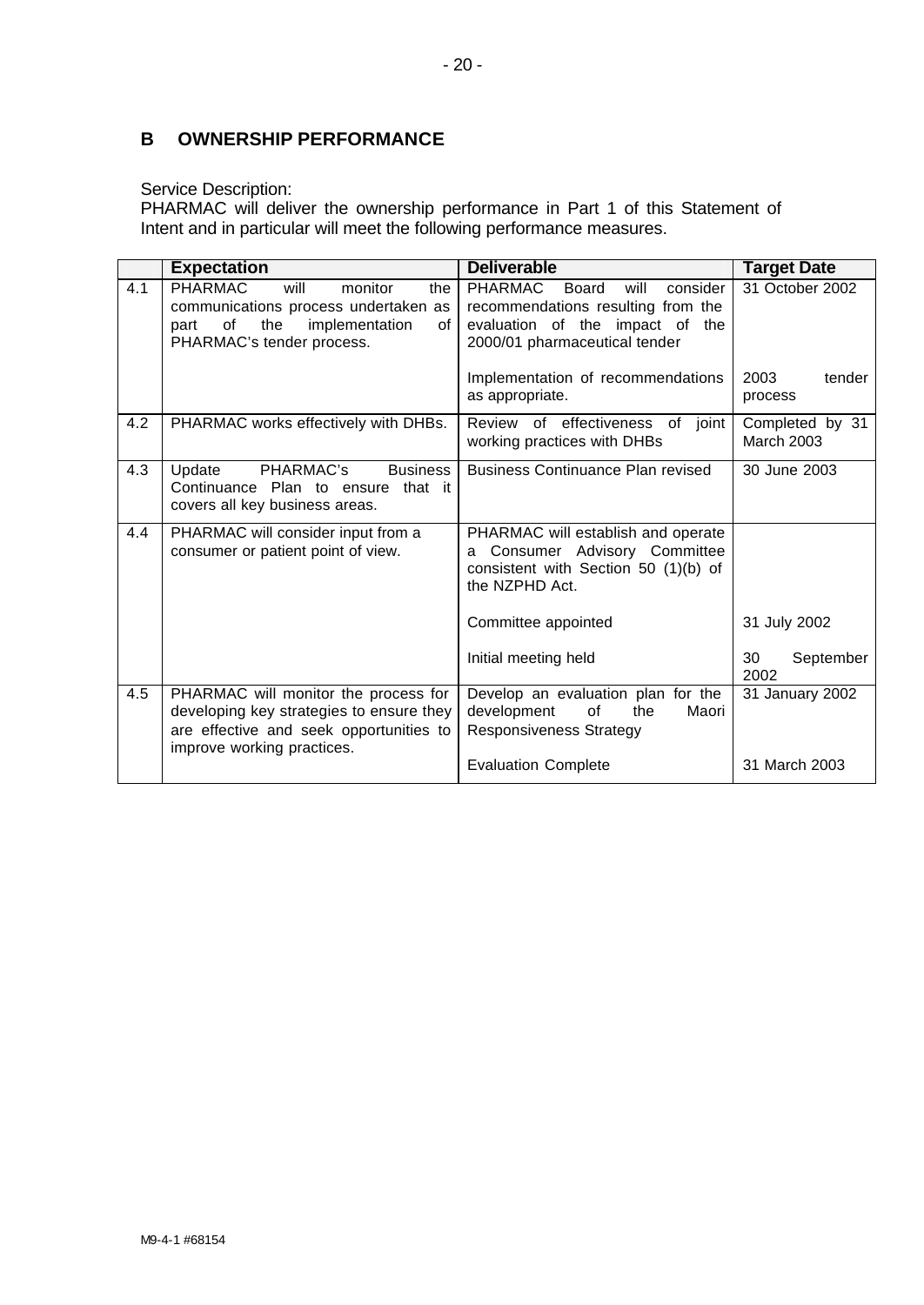#### **PART 3 FINANCIAL AND OWNERSHIP INFORMATION**

## **A STATEMENT OF ACCOUNTING POLICIES**

#### **Reporting Entity**

PHARMAC is a body corporate owned by the Crown with perpetual succession and is responsible for securing for eligible people in need of pharmaceuticals, the best health outcomes that are reasonably achievable from pharmaceutical treatment and from within the amount of funding provided. It has sole responsibility for managing the Pharmaceutical Schedule.

Forecast financial statements in this document have been prepared in accordance with section 67(1) of the NZPHD Act 2000 and the PF Act 1989, as amended.

#### **Measurement System**

The general accounting policies, recognised as appropriate for the measurement and reporting of financial performance and position on an historical cost basis, have been followed in the preparation of the projected financial statements.

#### **Accounting Policies**

The following particular accounting policies, which materially affect the measurement of results and financial position, have been applied.

#### *(a) Valuation of Assets*

*(i) Fixed Assets*

Fixed Assets are valued at cost less accumulated depreciation.

*(ii) Accounts Receivable*

Accounts receivable are valued at net realisable value.

#### *(b) Depreciation*

Depreciation of fixed assets is calculated using the straight line method to allocate the historical cost over the estimated useful life of each asset.

Major depreciation periods are:

| Office equipment       | $2.5 - 5$ years |
|------------------------|-----------------|
| EDP equipment          | 2.5 years       |
| Furniture and fittings | 5 years         |
| Leasehold improvements | 3 years         |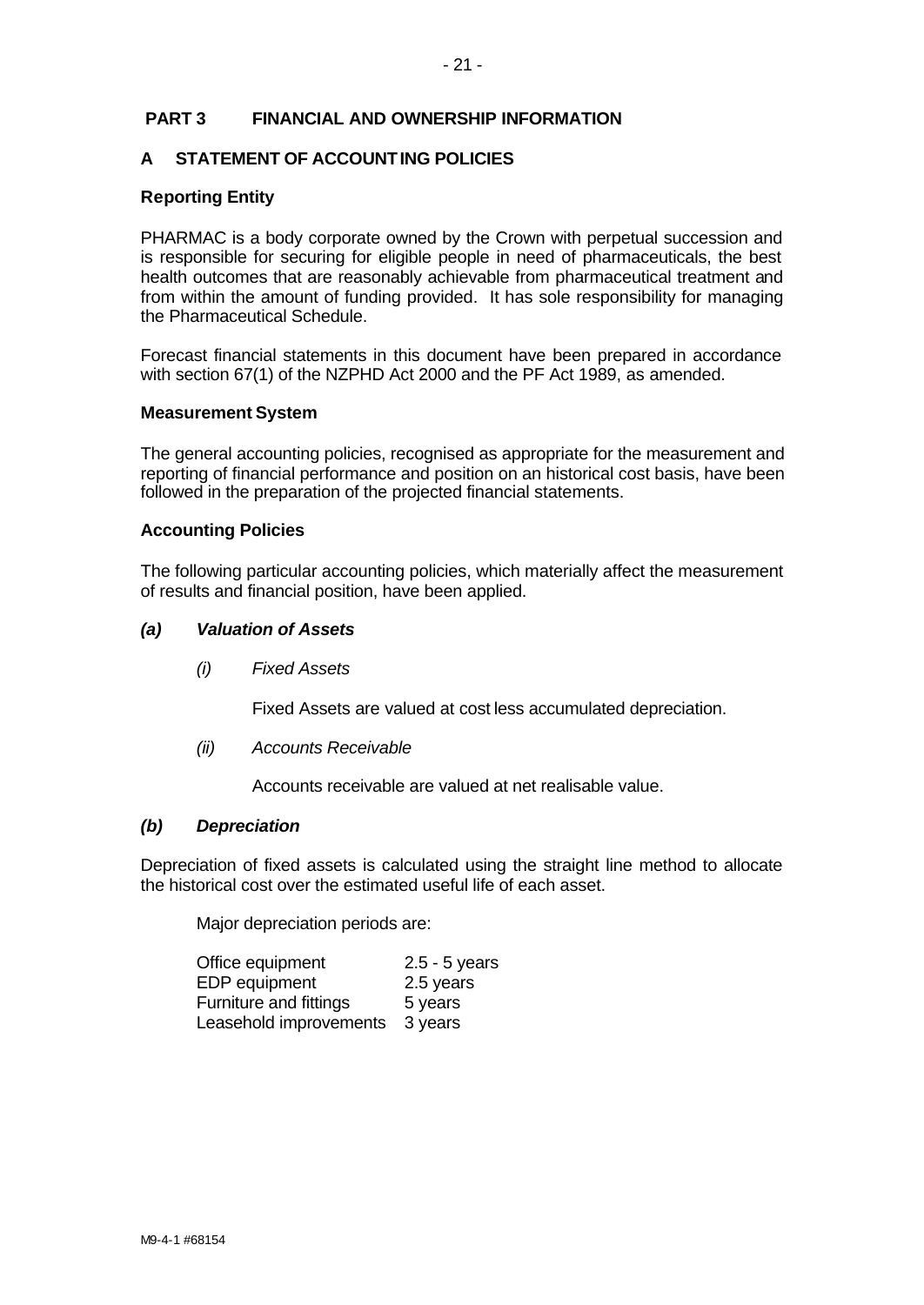#### *(c) Revenue Recognition*

Revenue received from the Crown to cover operating costs is recognised as the revenue falls due.

#### *(d) Goods and Services Tax (GST)*

All amounts shown are exclusive of goods and services tax, with the exception of debtors and creditors, which are shown GST inclusive.

#### *(e) Taxation*

For the purposes of the Inland Revenue Acts, PHARMAC is a "public authority" as stated in clause 32(1) of Schedule 6 of the NZPHD Act 2000.

#### *(f) Financial Instruments*

There are no financial instruments that expose PHARMAC to foreign exchange risk or off balance sheet risks, although PHARMAC has entered into contracts with pharmaceutical suppliers that provide for limited variations in price according to exchange rate fluctuations.

All financial instruments, including bank accounts, accounts receivable and accounts payable are disclosed at their fair value. Revenue and expenses, in relation to the financial instruments, are recognised in the Statement of Financial Performance.

#### *(g) Employment Entitlements*

PHARMAC's liability for annual leave has been provided for and has been calculated on an entitlement basis at current rates of pay.

#### *(h) Budgeted Figures*

The 2002/03 budget figures, and 2003/04 and 2004/05 forecast figures have been prepared in accordance with generally accepted accounting policies adopted by the Board and agreed with the Minister.

#### *(i) Leases*

PHARMAC sub leases office premises. As all the risks of ownership are retained by the lessor, these leases are classified as operating leases. Operating leases are expensed in the period in which they are incurred.

#### **Changes in Accounting Policies**

There are no changes in accounting policies. All accounting policies have been applied on a consistent basis.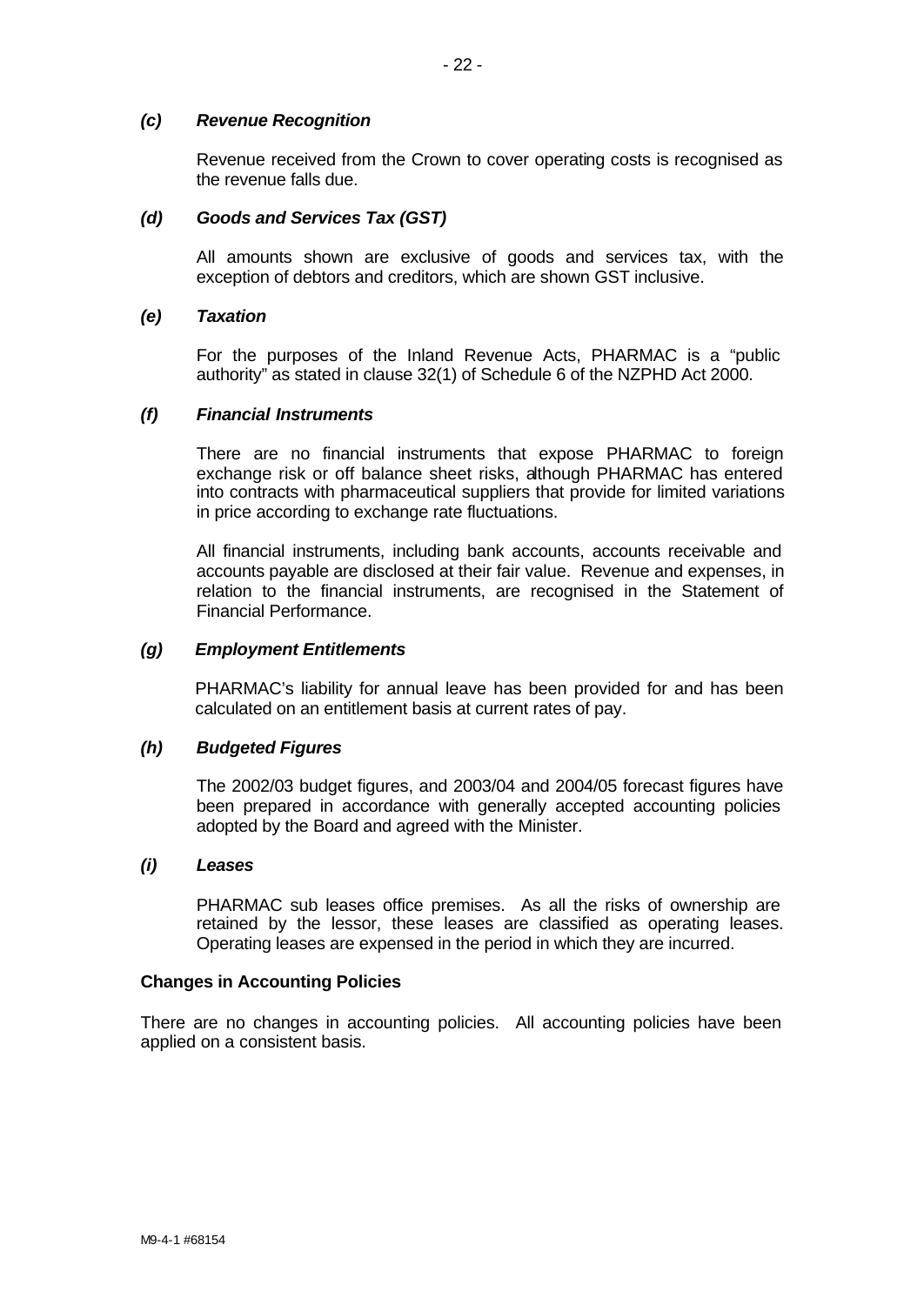## **B FINANCIAL STATEMENTS**

#### **Projected Statement of Financial Performance**

|                                                                               | For the period of<br>1 July 2002 to<br>30 June 2003<br>\$000<br>(GST excl) | For the period of<br>1 July 2003 to<br>30 June 2004<br>\$000<br>(GST excl) | For the period of<br>1 July 2004 to<br>30 June 2005<br>\$000<br>(GST excl) |
|-------------------------------------------------------------------------------|----------------------------------------------------------------------------|----------------------------------------------------------------------------|----------------------------------------------------------------------------|
| Revenue                                                                       |                                                                            |                                                                            |                                                                            |
| Crown:                                                                        |                                                                            |                                                                            |                                                                            |
| Operating                                                                     | 6,103                                                                      | 7,142                                                                      | 7,499                                                                      |
| Responsible use of pharmaceuticals                                            | 2,788                                                                      | 3,861                                                                      | 4,054                                                                      |
| <b>High Cost Medicines</b>                                                    |                                                                            | 420                                                                        | 441                                                                        |
| Interest received                                                             | 120                                                                        | 120                                                                        | 120                                                                        |
| <b>Total Revenue</b>                                                          | 9,011                                                                      | 11,543                                                                     | 12,114                                                                     |
| <b>Operating Expenditure</b><br>Operating costs<br>Salaries and related costs | 3,707<br>2,607                                                             | 3,892<br>2,876                                                             | 4,087<br>3,034                                                             |
| Audit fees                                                                    | 15                                                                         | 15                                                                         | 18                                                                         |
| Directors fees                                                                | 123                                                                        | 123                                                                        | 120                                                                        |
| Depreciation                                                                  | 250                                                                        | 250                                                                        | 250                                                                        |
| Rentals and leases                                                            | 100                                                                        | 105                                                                        | 110                                                                        |
| High cost medicines                                                           | 400                                                                        | 420                                                                        | 441                                                                        |
| Responsible use of pharmaceuticals                                            | 3,677                                                                      | 3,861                                                                      | 4,054                                                                      |
| <b>Total Expenditure</b>                                                      | 10,879                                                                     | 11,543                                                                     | 12,114                                                                     |
| Net surplus/(deficit)                                                         | (1,868)                                                                    | O                                                                          | 0                                                                          |

**Note:** The above statement should be read in conjunction with the accounting policies on pages 21-22.

 $\overline{1}$ 

PHARMAC has forecast a deficit of \$1,868,000 (excluding GST) for the 2002/03 year. This deficit will be funded by PHARMAC from equity reserves which will reduce PHARMAC's reserves to an appropriate level and contribute to managing financial pressures in the health sector.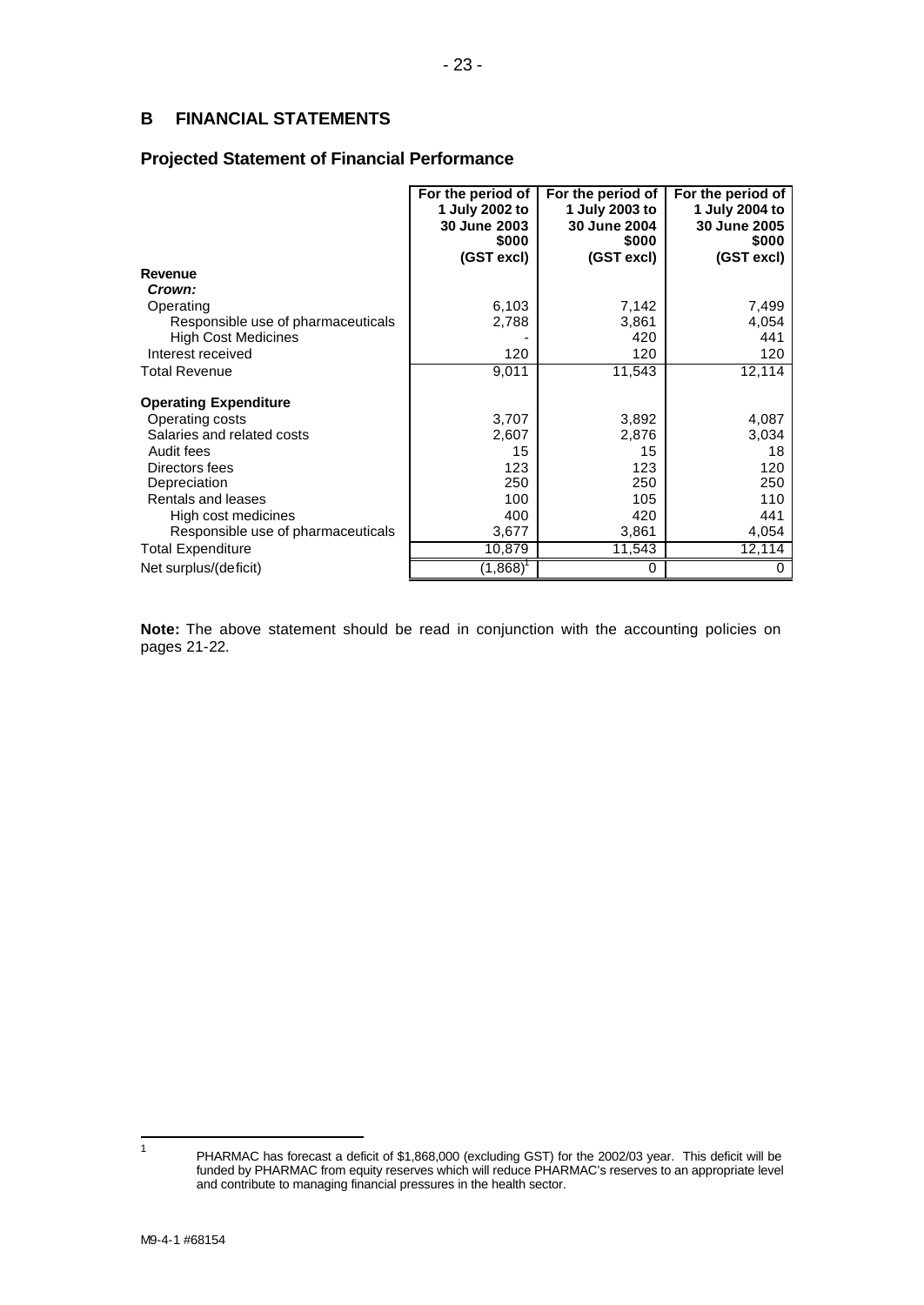#### **Projected Statement of Financial Position**

|                                                                                              | At 30 June<br>2003<br>\$000<br>(GST excl) | At 30 June<br>2004<br>\$000<br>(GST excl) | At 30 June<br>2005<br>\$000<br>(GST excl) |
|----------------------------------------------------------------------------------------------|-------------------------------------------|-------------------------------------------|-------------------------------------------|
| <b>Assets</b><br>Cash & bank<br><b>Accounts Receivable</b>                                   | 2,900<br>431                              | 2,001<br>1,317                            | 2,001<br>1,400                            |
| Liabilities<br>Creditors & Accruals                                                          | 2,382                                     | 2,369                                     | 2,452                                     |
| <b>Working Capital</b>                                                                       | 949                                       | 949                                       | 949                                       |
| <b>Long Term Assets</b><br><b>Fixed Assets</b>                                               | 474                                       | 474                                       | 474                                       |
| <b>TOTAL ASSETS</b>                                                                          | 1,423                                     | 1,423                                     | 1,423                                     |
| Represented by:<br>Capital<br><b>Retained Earnings &amp; Reserves</b><br><b>TOTAL EQUITY</b> | 1,423<br>1,423                            | 1,423<br>1,423                            | 1,423<br>1,423                            |

**Note:** The above statement should be read in conjunction with the accounting policies on pages 21-22.

## **Projected Cash Flow Statement**

|                                                                                                         | For the period     | For the period     | For the period    |
|---------------------------------------------------------------------------------------------------------|--------------------|--------------------|-------------------|
|                                                                                                         | of 1 July 2002     | of 1 July 2003     | of 1 July 2004    |
|                                                                                                         | to 30 June         | to 30 June         | to 30 June        |
|                                                                                                         | 2003               | 2004               | 2005              |
|                                                                                                         | \$000              | \$000              | \$000             |
|                                                                                                         | (GST incl)         | (GST incl)         | (GST incl)        |
| Cash Provided by the Crown                                                                              | 10,002             | 12,851             | 13,493            |
| Interest Received                                                                                       | 120                | 120                | 120               |
| Cash as applied to purchases<br>Net GST to IRD                                                          | (120)              | (364)              | (381)             |
| Net Cashflows from Operating Activities<br>Net Cashflows from Investing<br>Net Cashflows from Financing | (10, 945)<br>(250) | (13, 256)<br>(250) | (12,982)<br>(250) |
| Overall Increase/(Decrease) in Cash & Investments                                                       | (1, 193)           | (899)              | 0                 |
| Opening Cash & Investments at bank                                                                      | 4,093              | 2,900              | 2,001             |
| Closing Cash & Investments at bank                                                                      | 2,900              | 2,001              | 2,001             |

**Note:** The above statement should be read in conjunction with the accounting policies on pages 21-22.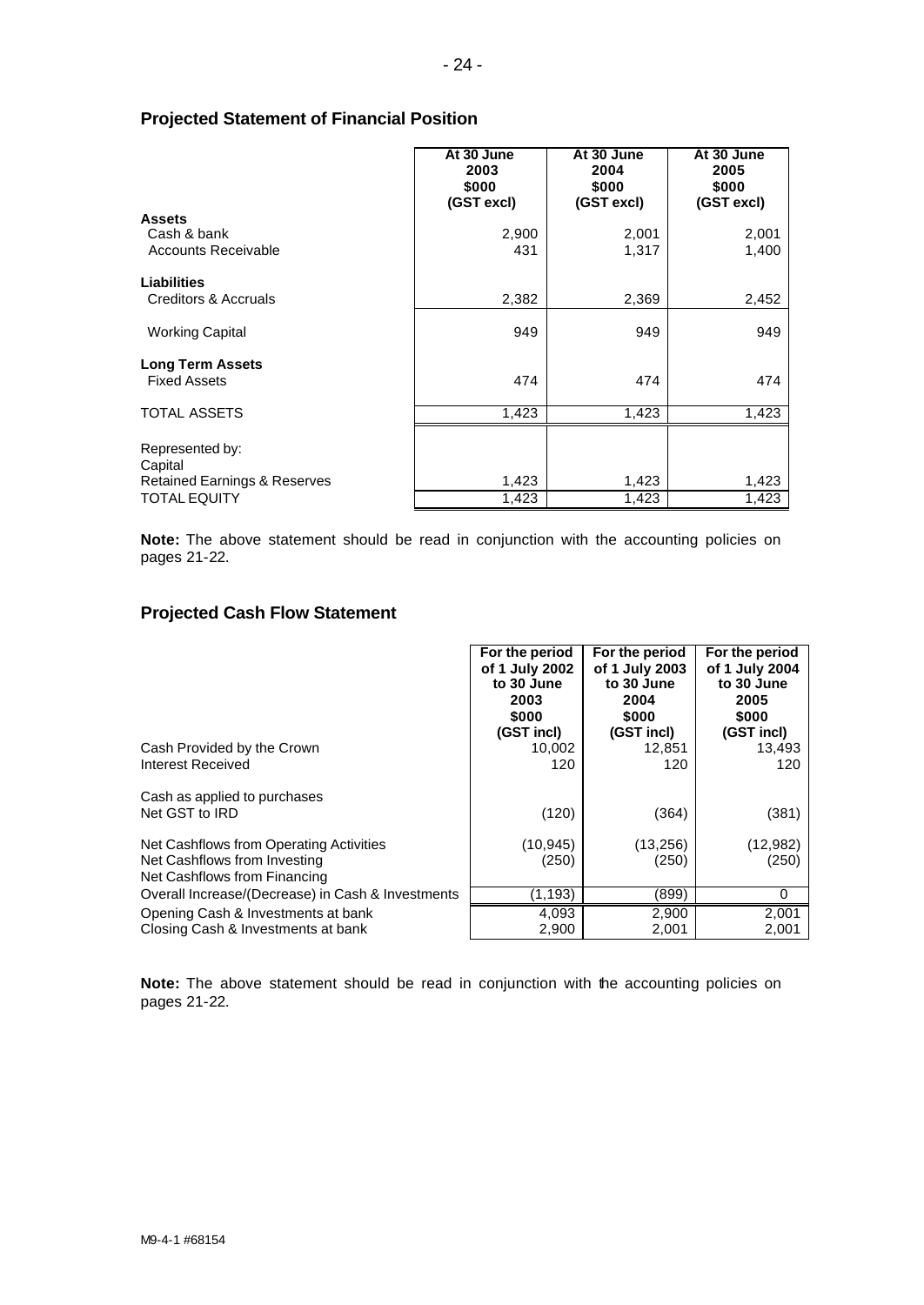## **Projected Movement in Equity**

|                        | 2002 / 2003<br>\$000<br>(GST excl) | 2003/2004<br>\$000<br>(GST excl) | 2004 / 2005<br>\$000<br>(GST excl) |
|------------------------|------------------------------------|----------------------------------|------------------------------------|
| <b>Opening Equity</b>  | 3.291                              | 1,423                            | 1,423                              |
| plus Surplus (Deficit) | (1.868)                            |                                  |                                    |
| Closing Equity         | 1.423                              | 1.423                            | 1,423                              |

**Note:** The above statement should be read in conjunction with the accounting policies on pages 21-22.

## **Reconciliation of Net Surplus to Cash Flow from Operating Activities**

|                                                 | 2002 / 2003<br>\$000<br>(GST excl) | 2003 / 2004<br>\$000<br>(GST excl) | 2004 / 2005<br>\$000<br>(GST excl) |
|-------------------------------------------------|------------------------------------|------------------------------------|------------------------------------|
| Net operating surplus (deficit)                 | (1,868)                            |                                    |                                    |
| Add non-cash items:<br>Depreciation             | 250                                | 250                                | 250                                |
| Add/(less) Working Capital Movements:           |                                    |                                    |                                    |
| Decrease (Increase) in Receivables              | (86)                               | (886)                              | (83)                               |
| Increase (Decrease) in Payables                 | 761                                | (13)                               | 83                                 |
| <b>Net Cash Flows from Operating Activities</b> | (943)                              | (649)                              | 250                                |

**Note:** The above statement should be read in conjunction with the accounting policies on pages 21-22.

## **Key Assumptions**

- $\triangleright$  The operating budget has been based upon the continuation of PHARMAC's existing level of activity, provision for new activities, future work plans and estimated costs.
- $\triangleright$  Demand Side budget is based on estimated future activity.

#### **Actual results may differ from Forecast**

This summarised financial information is forward looking and based on prudent assumptions which may or may not eventuate. The financial forecasts are dependent on the outcome of funding negotiations for the out-years. Accordingly, the actual financial performance, financial position and cash flows are likely to vary from the projected information presented.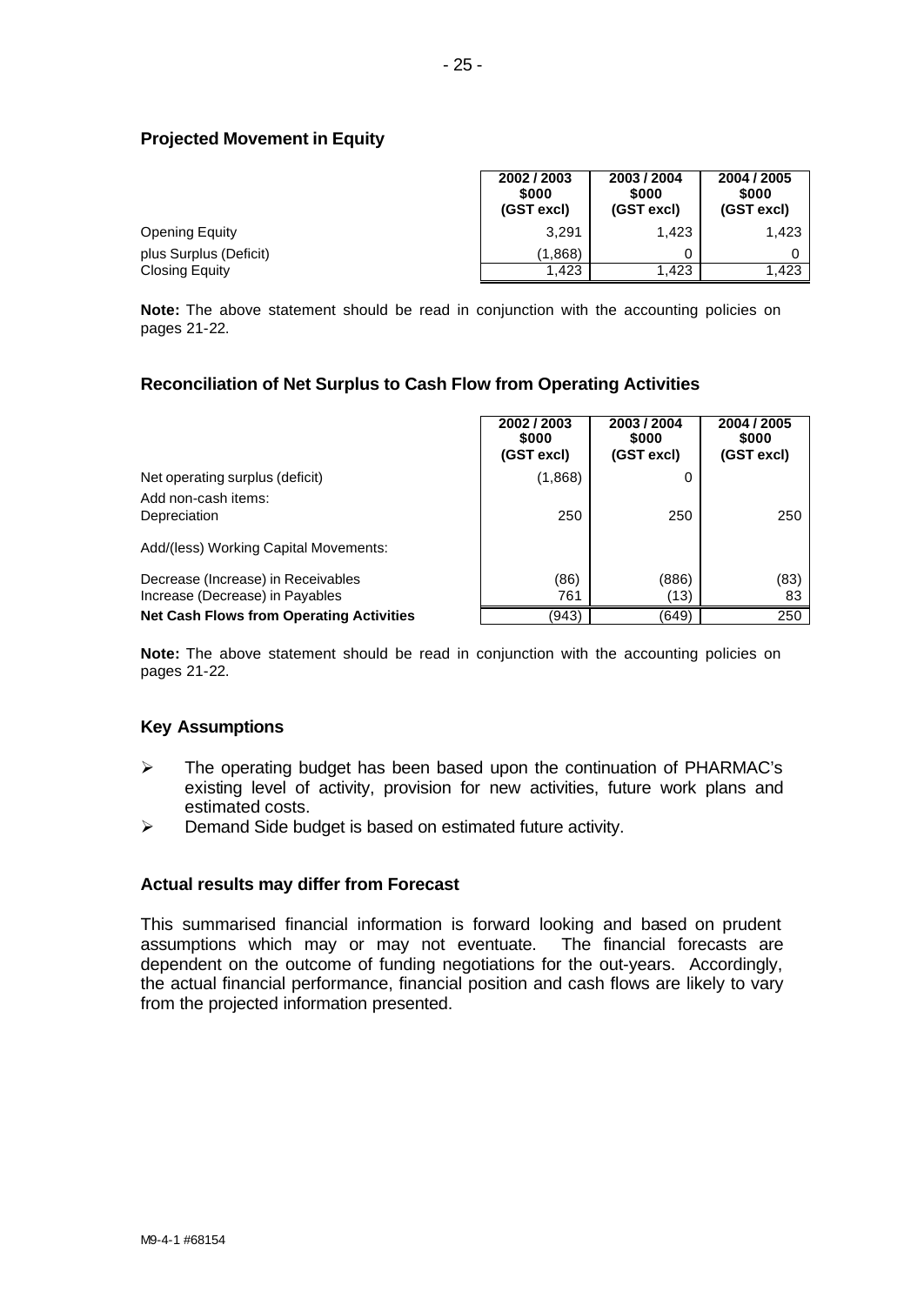## **PART 4 OTHER MATTERS**

#### **Formal Reports**

PHARMAC will provide the Minister and the Director-General of Health with a monthly report by the  $20<sup>th</sup>$  working day of the following month covering, at a minumum:

- $\triangleright$  pharmaceutical subsidy expenditure and rebates compared with budget and revised forecasts of expenditure and rebates when appropriate and for each monthly report which falls at the end of a quarter PHARMAC will provide the Minister with an update on price, volume, mix and expenditure indices;
- $\triangleright$  major Schedule decisions;
- $\triangleright$  significant issues or developments that the Minister or Ministry should be aware of;
- $\triangleright$  any potential non-performance against the Crown Funding Agreement;
- ÿ PHARMAC's operational financial performance showing:
	- Year to date: actual, budget, variance (\$), variance (%), with commentary to explain significant variances;
	- Year to date financial performance;
	- Year to date financial position;
	- Year end forecast; and
	- Year end budget.
- ÿ PHARMAC's performance against all performance measures contained in this SOI that fell due in the previous month. PHARMAC may also outline progress made towards achievement of significant milestones due in later months.

#### **Informal Reports**

In addition to the formal reports the Board, will, at any time necessary:

- $\triangleright$  alert the Minister and the Ministry to any emerging factors that PHARMAC is aware of that could preclude the achievement of any expectation set out in the Crown Funding Agreement; and
- $\triangleright$  inform the Minister and the Ministry of any issue likely to be of significance to the Minister.

#### **Reports to Parliament**

PHARMAC will prepare a Statement of Intent for 2003/04 and Annual Report for the year July 2002 to June 2003.

The content and timing of the production of these documents shall comply with the requirements of the NZPHD Act 2000 and the PF Act 1989.

#### **Information for Ministers**

On request, PHARMAC will provide:

 $\triangleright$  the Ministry with information that will enable the Ministry to prepare Ministerial briefings and draft speech notes in writing and, where practicable, in agreed form;